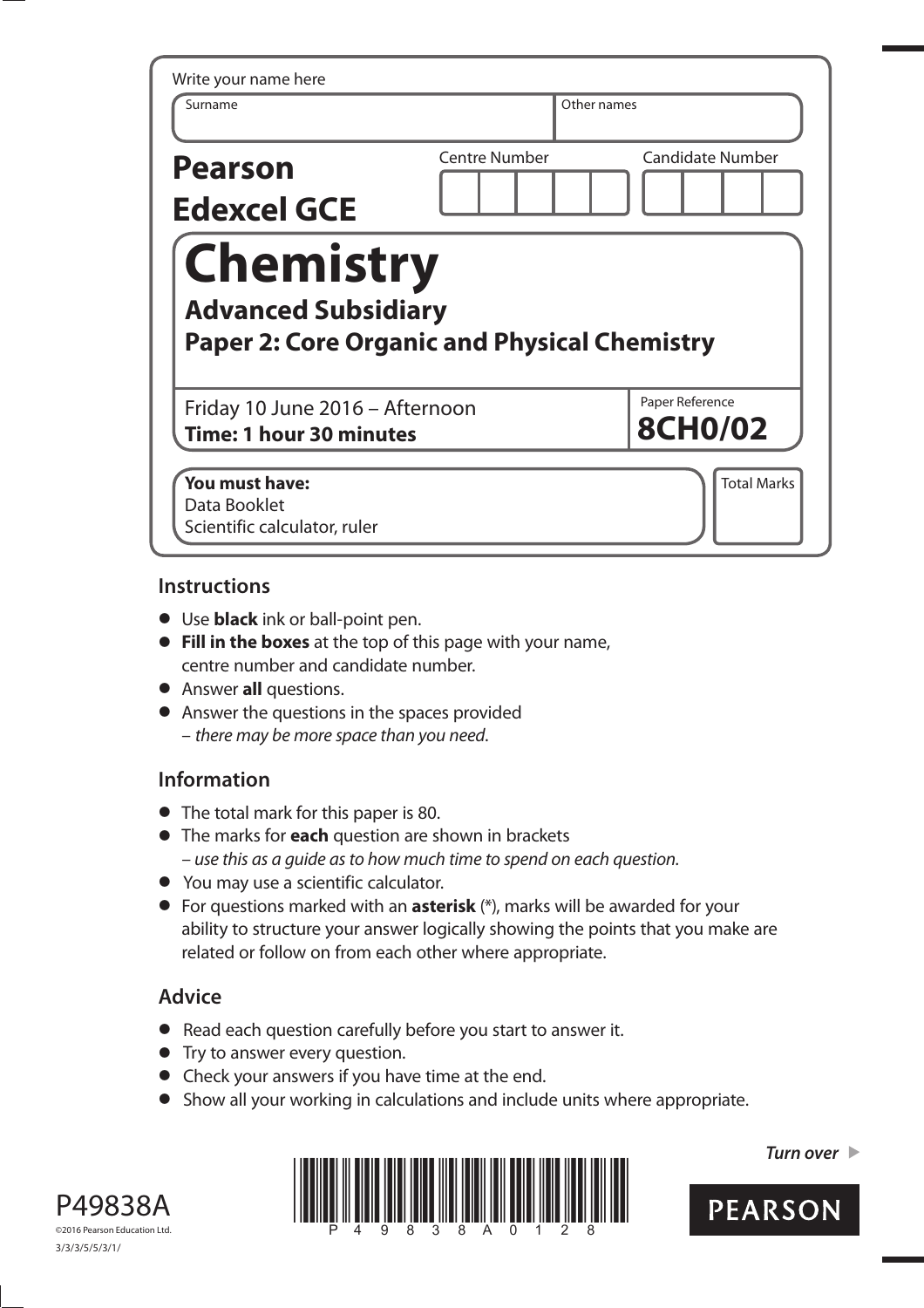|   | <b>Answer ALL questions.</b>                                                                                                                                                                                       |     |
|---|--------------------------------------------------------------------------------------------------------------------------------------------------------------------------------------------------------------------|-----|
|   | Some questions must be answered with a cross in a box $\boxtimes$ .<br>If you change your mind about an answer, put a line through the box $\boxtimes$<br>and then mark your new answer with a cross $\boxtimes$ . |     |
| 1 | Alkanes are a homologous series of hydrocarbons.                                                                                                                                                                   |     |
|   | (a) What is the name of this compound?                                                                                                                                                                             |     |
|   |                                                                                                                                                                                                                    |     |
|   | A 1,1,2-trimethylpentane                                                                                                                                                                                           | (1) |
|   | <b>B</b> 2,3-dimethylhexane                                                                                                                                                                                        |     |
|   | C 4,5-dimethylhexane                                                                                                                                                                                               |     |
|   | D 4,5,5-trimethylpentane                                                                                                                                                                                           |     |
|   | (b) The number of structural isomers with the molecular formula $C_5H_{12}$ is                                                                                                                                     | (1) |
|   | A <sub>3</sub>                                                                                                                                                                                                     |     |
|   | <b>B</b> 4                                                                                                                                                                                                         |     |
|   | C <sub>5</sub>                                                                                                                                                                                                     |     |
|   | <b>D</b> 6                                                                                                                                                                                                         |     |
|   | (c) Write the equation for reforming heptane into cycloheptane, showing the skeletal<br>formulae of the organic molecules.                                                                                         | (2) |
|   |                                                                                                                                                                                                                    |     |
|   |                                                                                                                                                                                                                    |     |
|   |                                                                                                                                                                                                                    |     |
|   |                                                                                                                                                                                                                    |     |

*DO NOT WRITE IN THIS AREA DO NOT WRITE IN THIS AREA DO NOT WRITE IN THIS AREA DO NOT WRITE IN THIS AREA DO NOT WRITE IN THIS AREA DO NOT WRITE IN THIS AREA DO NOT WRITE IN THIS AREA DO NOT WRITE IN THIS AREA DO NOT WRITE* 

**DOMOTIVIRITIES IN THE VAREA** 

DOMOTWRITE INTERNATION

DO NOT WRITE IN THIS AREA

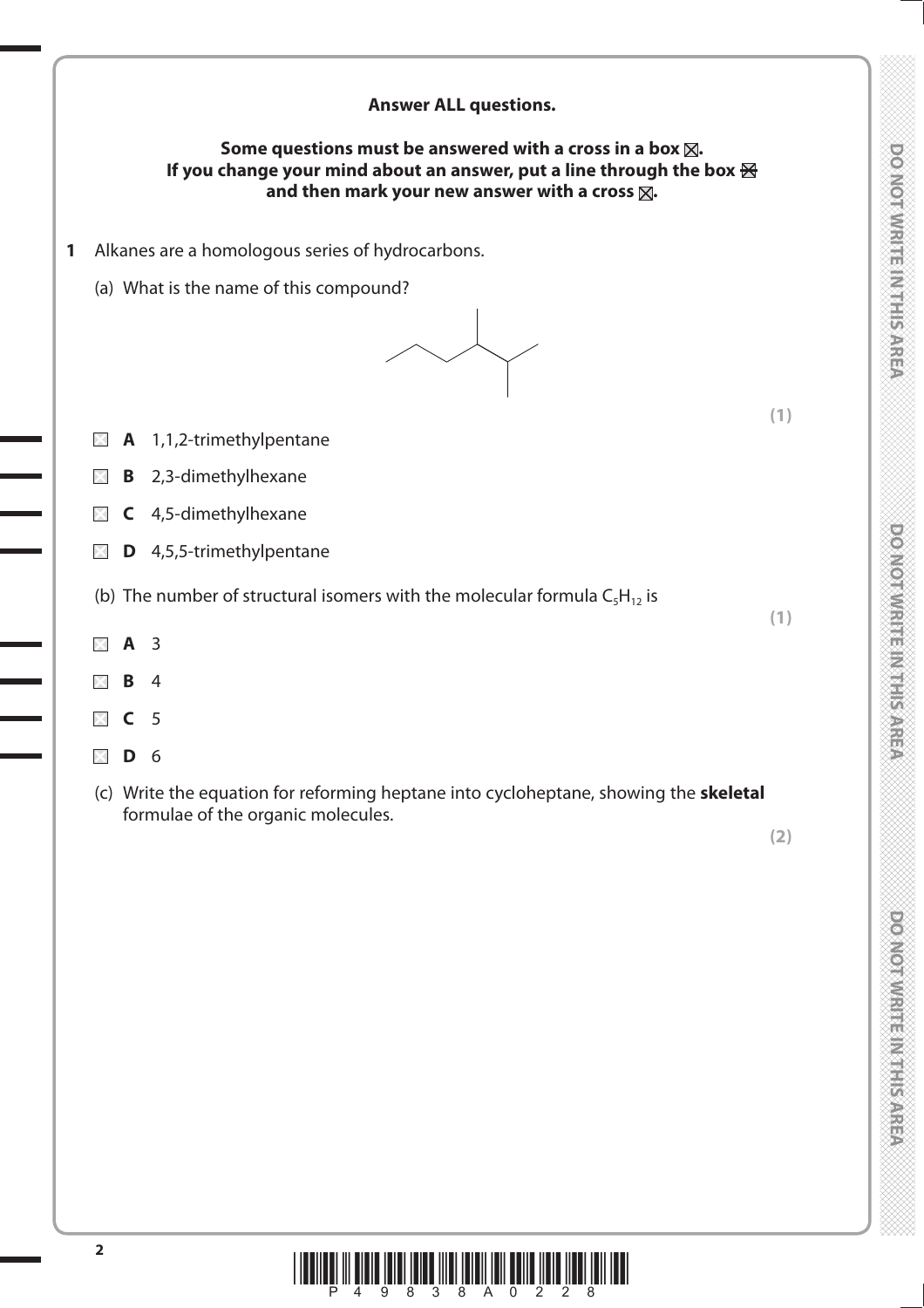- (d) Ethane reacts with chlorine in the presence of ultraviolet light to form a mixture of products.
	- (i) In the initiation step, chlorine molecules are converted into radicals.

 $Cl_2 \rightarrow 2Cl^*$ 

 Identify the type of bond broken and the type of bond fission occurring in this step.

| ٧ |  |
|---|--|
|   |  |

|   |              | <b>Bond broken</b> | <b>Bond fission</b> |
|---|--------------|--------------------|---------------------|
| X | A            | π                  | heterolytic         |
|   | B            | σ                  | heterolytic         |
|   | $\mathsf{C}$ | π                  | homolytic           |
|   | D            | σ                  | homolytic           |

(ii) Write the propagation steps to show the formation of  $C_2H_5Cl$ .

**(2)**

(iii) State how some butane,  $C_4H_{10}$ , is formed in the reaction.

**(Total for Question 1 = 8 marks)**



....................................................................................................................................................................................................................................................................................

....................................................................................................................................................................................................................................................................................

**3**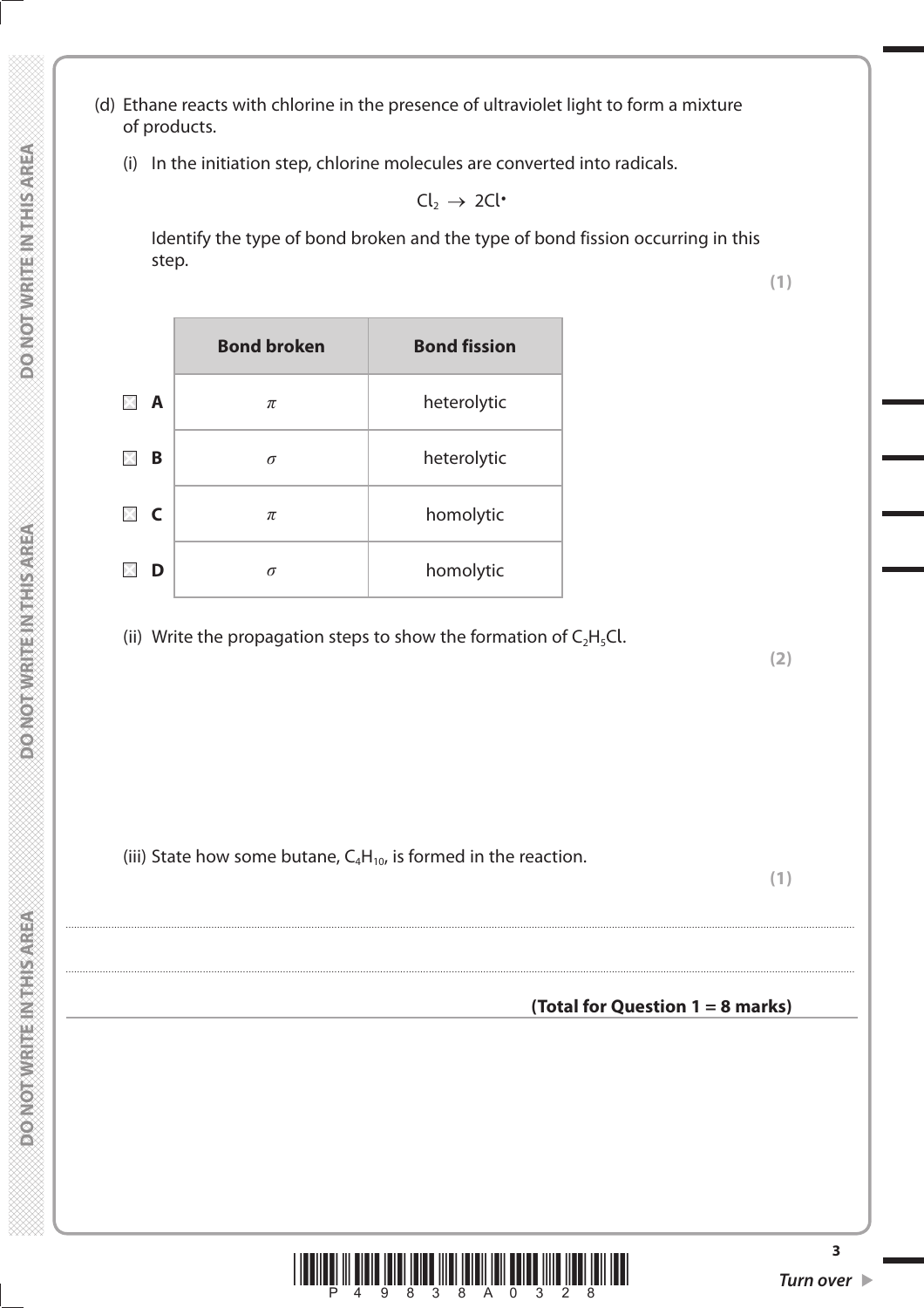

**BLANK PAGE**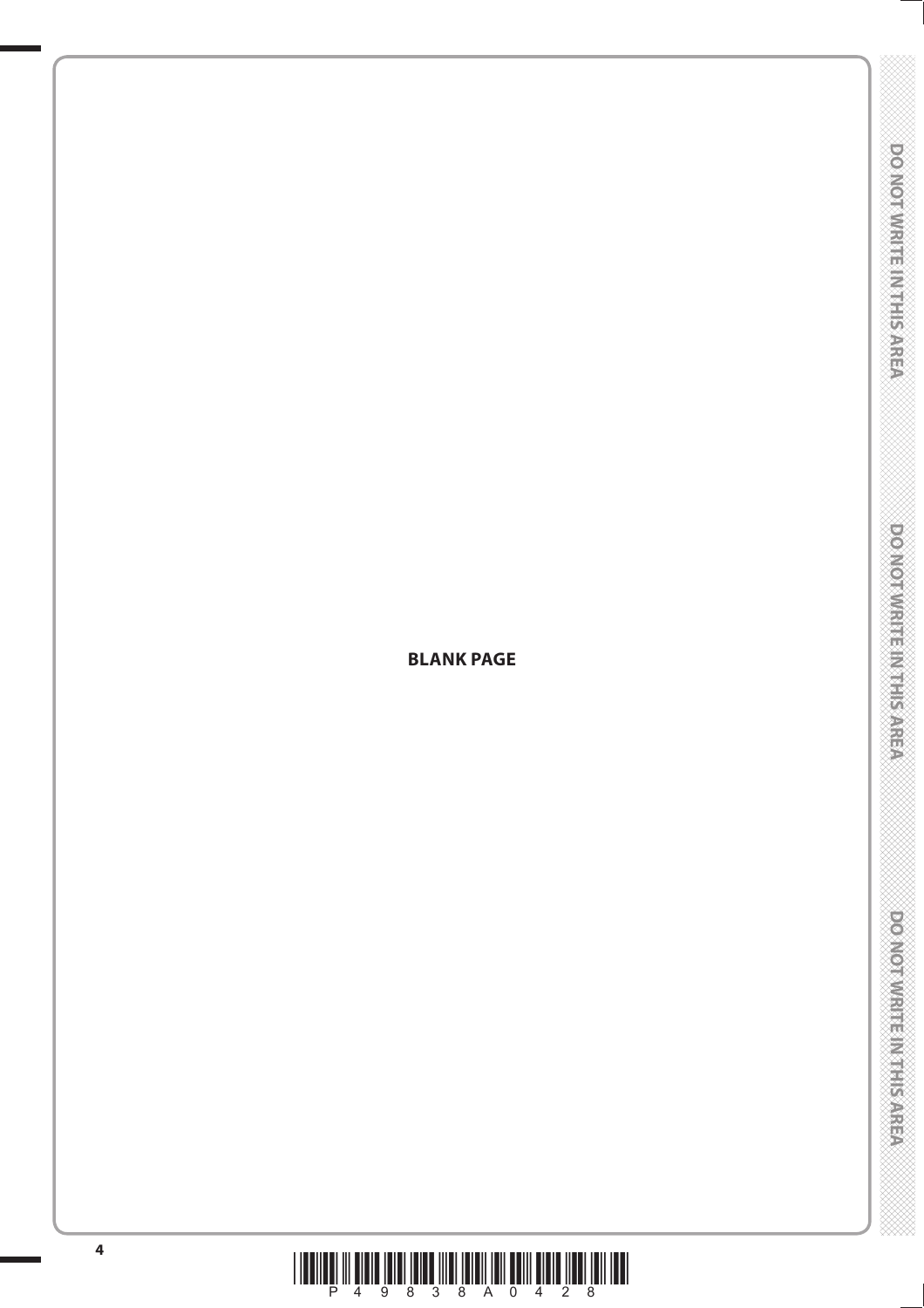- **2** Compounds with a carbon−carbon double bond are unsaturated.
	- (a) What is the name of the compound shown?



- **A** *cis-2-bromo-1-chloroprop-1-ene*
- **B** E-2-bromo-1-chloroprop-1-ene
- **C** *trans-2-bromo-1-chloroprop-1-ene*
- **D Z**-2-bromo-1-chloroprop-1-ene
- (b) Ethene reacts with bromine in the dark.
	- (i) What is the classification of the mechanism for the reaction between ethene and bromine?

**(1)**

- **A** electrophilic addition
- **B** electrophilic substitution
- **C** nucleophilic addition
- **D** nucleophilic substitution

**DONOTWRITEINIHIS AREA** 

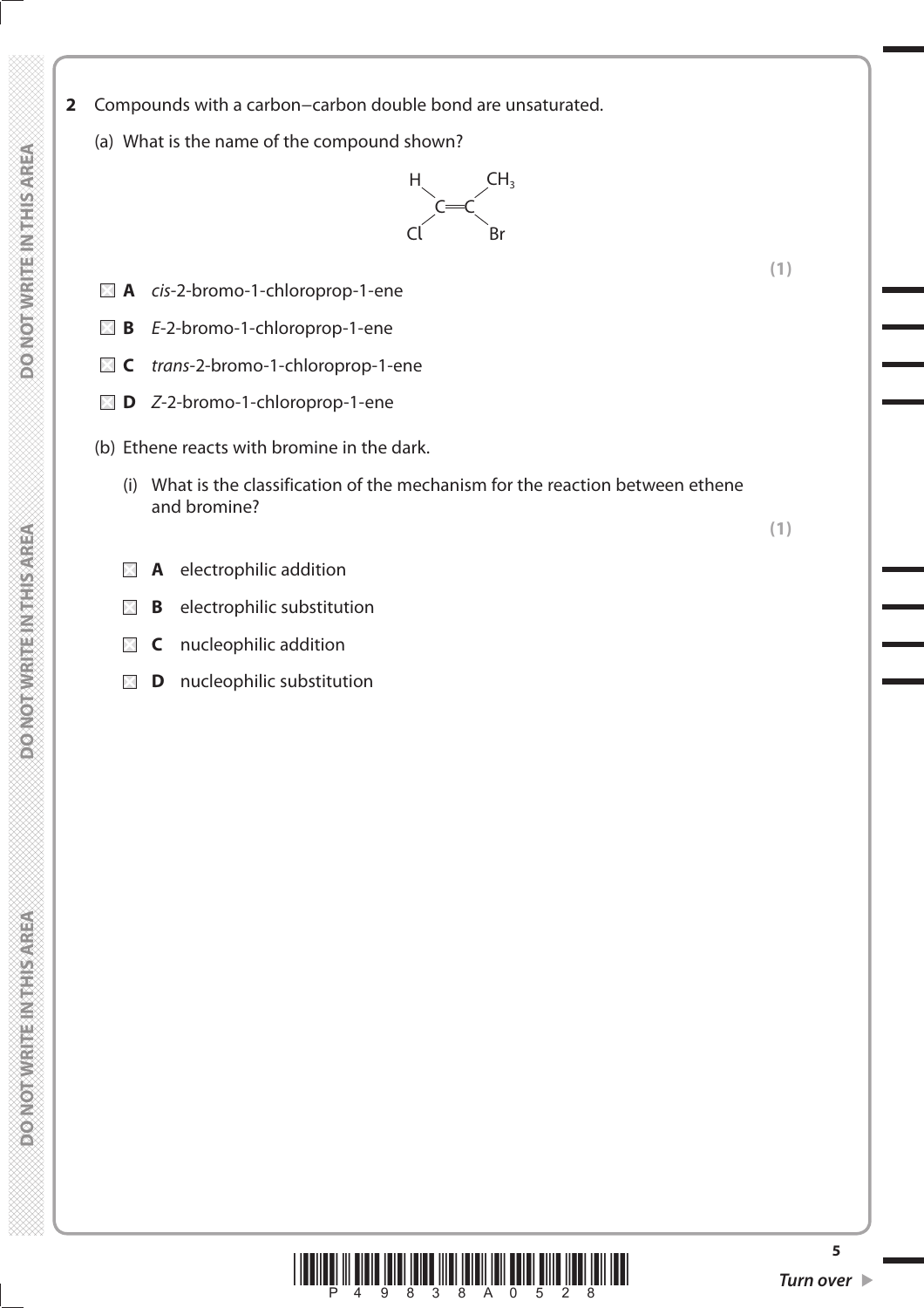

*DO NOT WRITE IN THIS AREA DO NOT WRITE IN THIS AREA DO NOT WRITE IN THIS AREA DO NOT WRITE IN THIS AREA DO NOT WRITE IN THIS AREA DO NOT WRITE IN THIS AREA DO NOT WRITE IN THIS AREA DO NOT WRITE IN THIS AREA DO NOT WRITE* 

**DO NOTWRITEINITEIS AREA** 

DO NOT WRITE IN THIS AREA

DO NOTWRITEINTHIS AREA

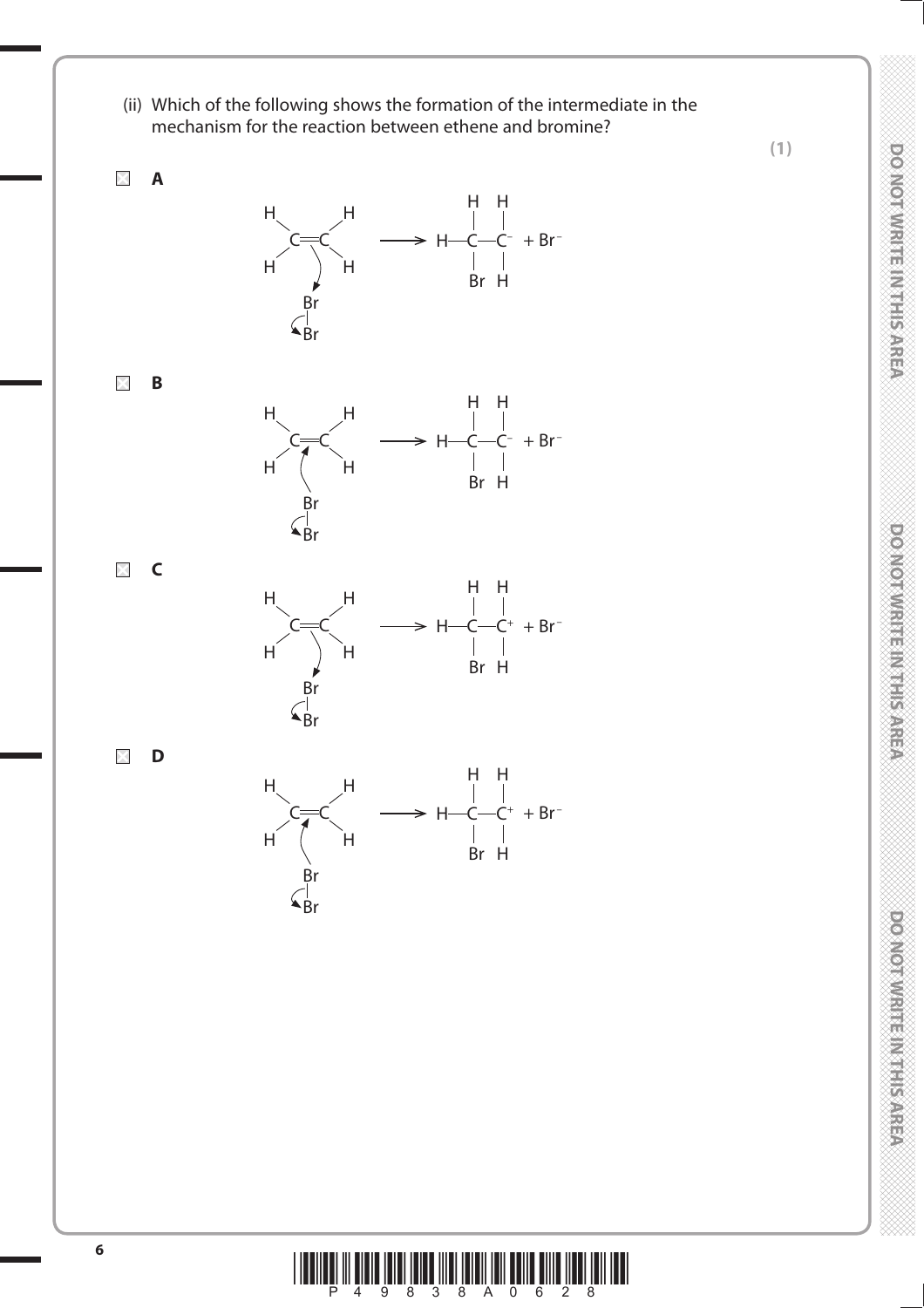**DO NOT WRITE IN THIS AREA** 



At 300 °C and a pressure of 65 atm, the equilibrium yield of ethanol is 5%.

(i) State the effect, if any, on the yield of ethanol when the temperature is increased.

(ii) State the effect, if any, on the yield of ethanol when the pressure is decreased.

 $(1)$ 

 $(1)$ 

(iii) What is the expression for the equilibrium constant,  $K_c$ , for this reaction?

 $(1)$ 



(Total for Question  $2 = 6$  marks)



 $\overline{z}$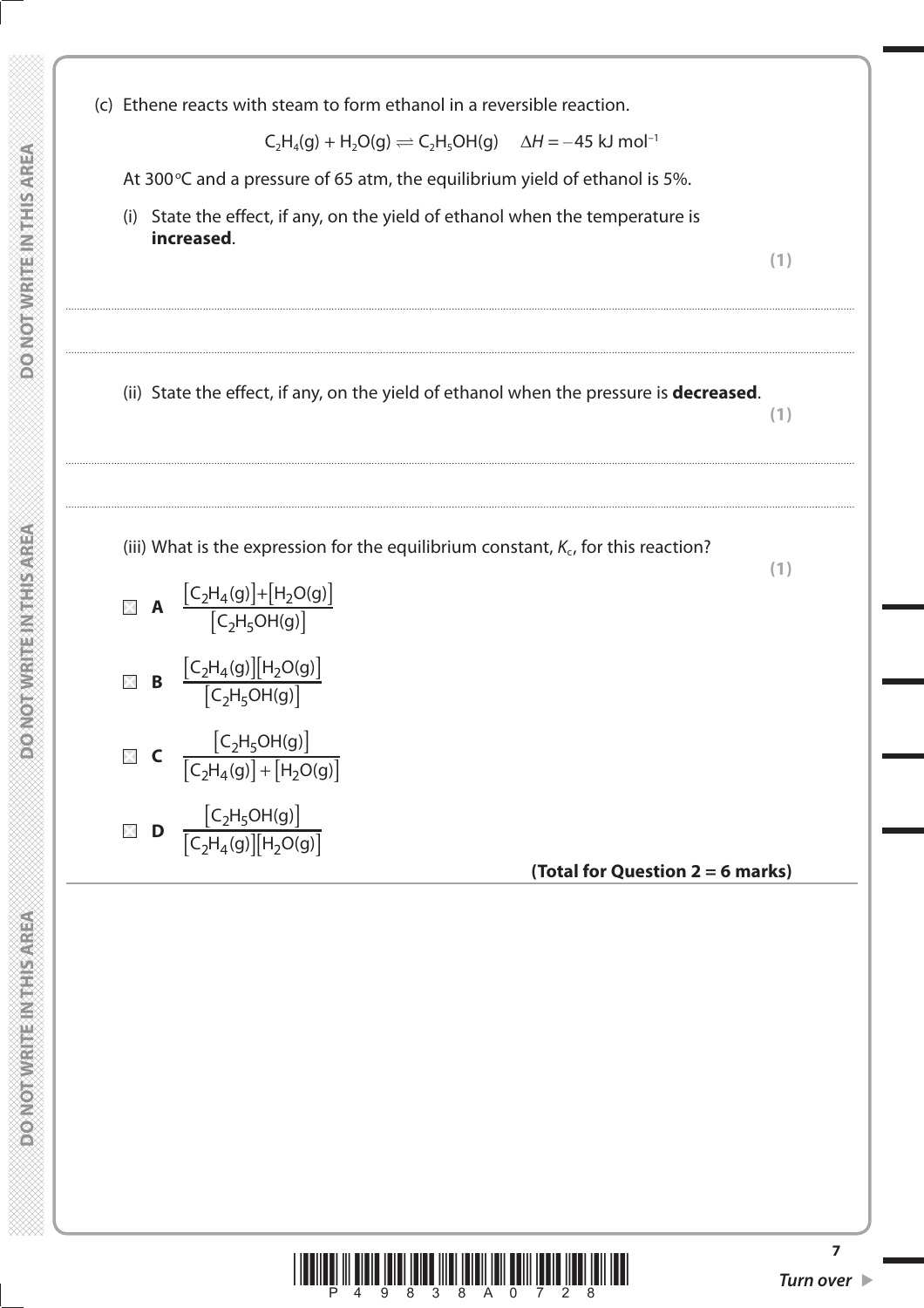| (a) Some halogenoalkanes are hydrolysed by aqueous potassium hydroxide.                                                               |     |
|---------------------------------------------------------------------------------------------------------------------------------------|-----|
| (i) Write the <b>ionic</b> equation for the hydrolysis of 2-bromobutane showing the<br>structural formulae for the organic molecules. | (1) |
| *(ii) Devise an experiment to compare the rates of hydrolysis of 2-chlorobutane,<br>2-bromobutane and 2-iodobutane.                   |     |
| State the trend in the rates of reaction. Justify your answer.                                                                        | (6) |
|                                                                                                                                       |     |
|                                                                                                                                       |     |
|                                                                                                                                       |     |
|                                                                                                                                       |     |
|                                                                                                                                       |     |
|                                                                                                                                       |     |
|                                                                                                                                       |     |
|                                                                                                                                       |     |
|                                                                                                                                       |     |
|                                                                                                                                       |     |
|                                                                                                                                       |     |
|                                                                                                                                       |     |
|                                                                                                                                       |     |
|                                                                                                                                       |     |
|                                                                                                                                       |     |
|                                                                                                                                       |     |

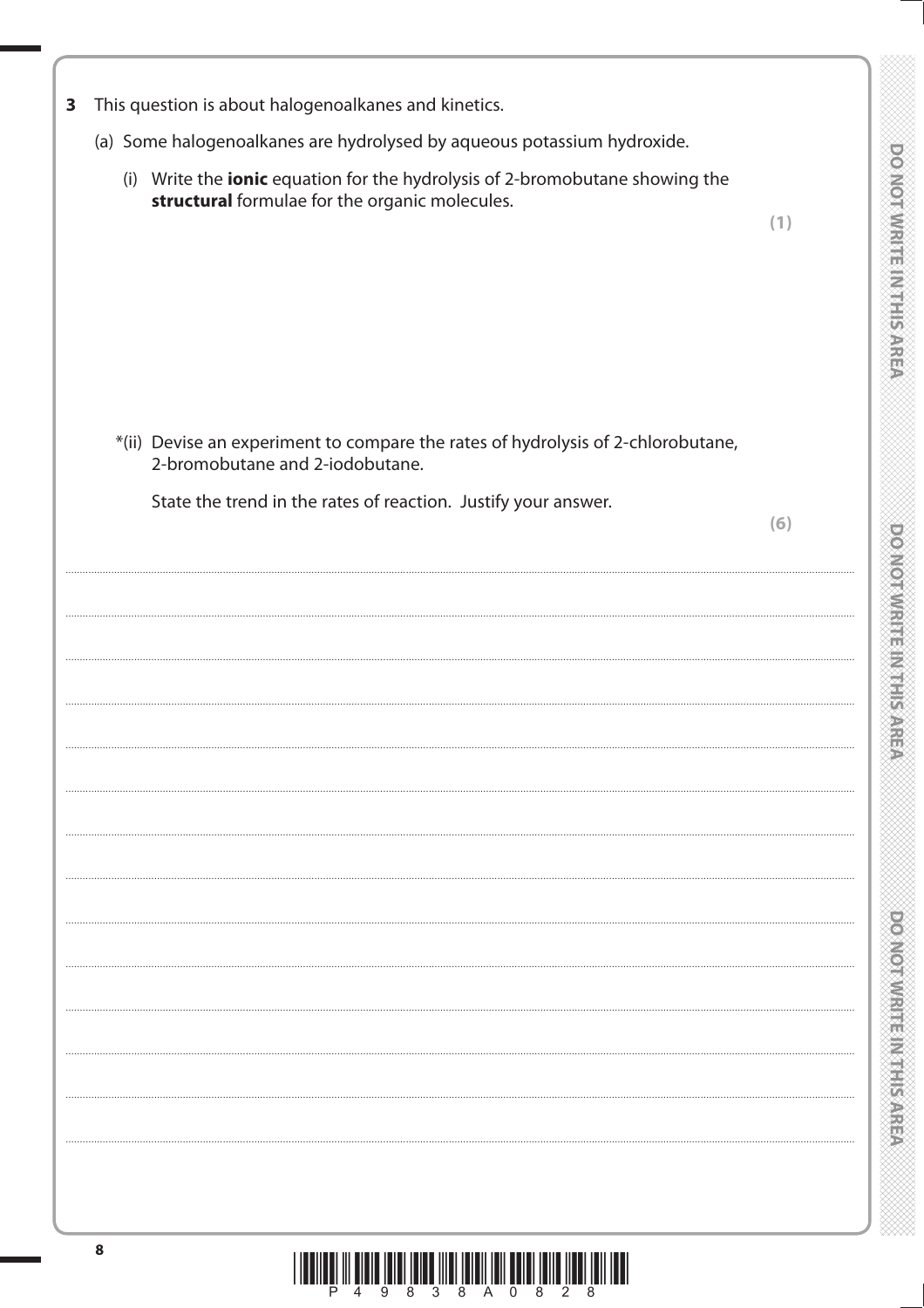(b) The graph shows the Maxwell-Boltzmann distribution of molecular energies of a gaseous system.



- (i) On the graph, draw the Maxwell-Boltzmann distribution for the same system at a higher temperature.
- (ii) Use the graph to explain why a small increase in temperature results in a large increase in the rate of a gaseous reaction.
- $(3)$

 $(1)$ 

(Total for Question  $3 = 11$  marks)



 $\overline{9}$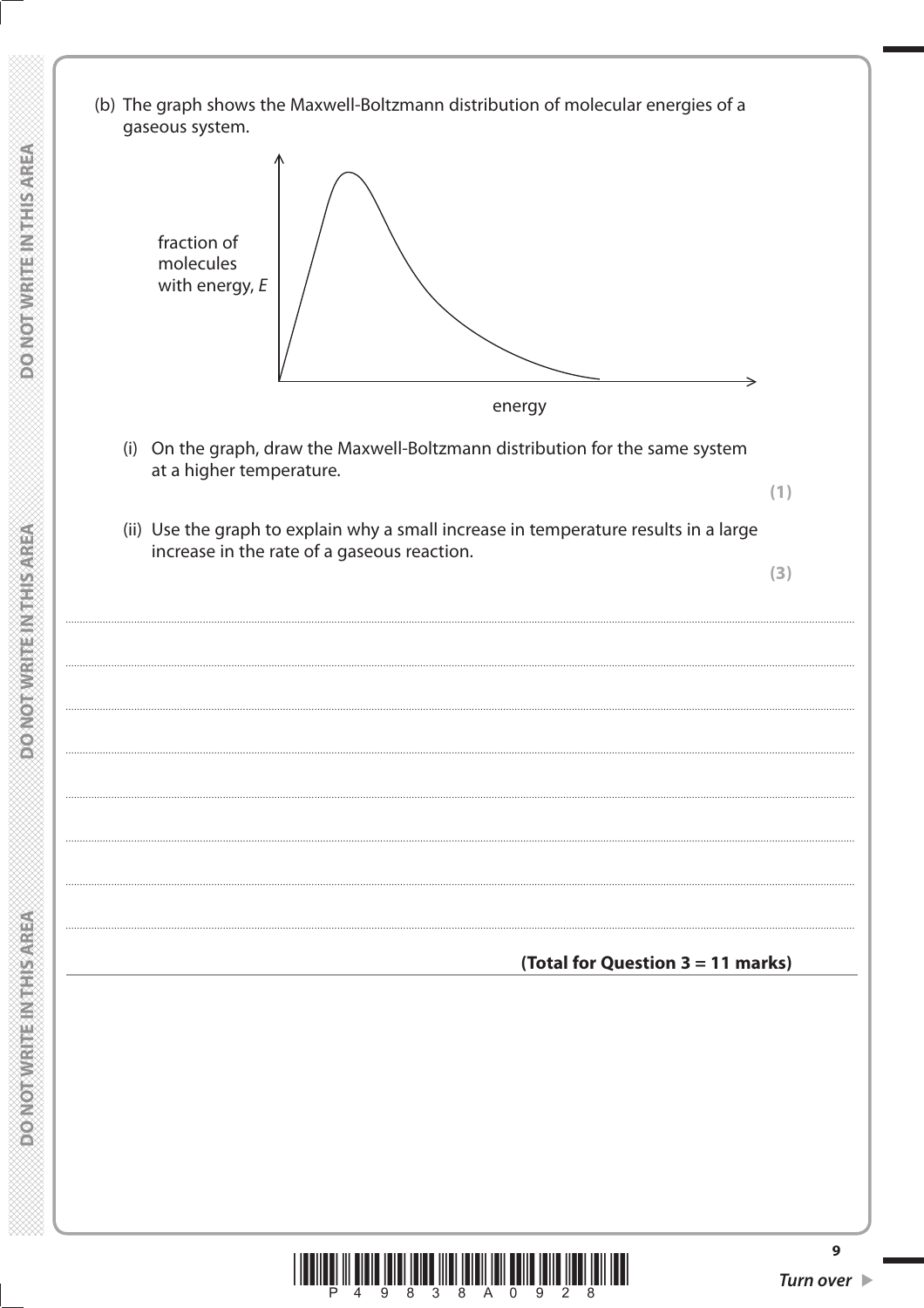

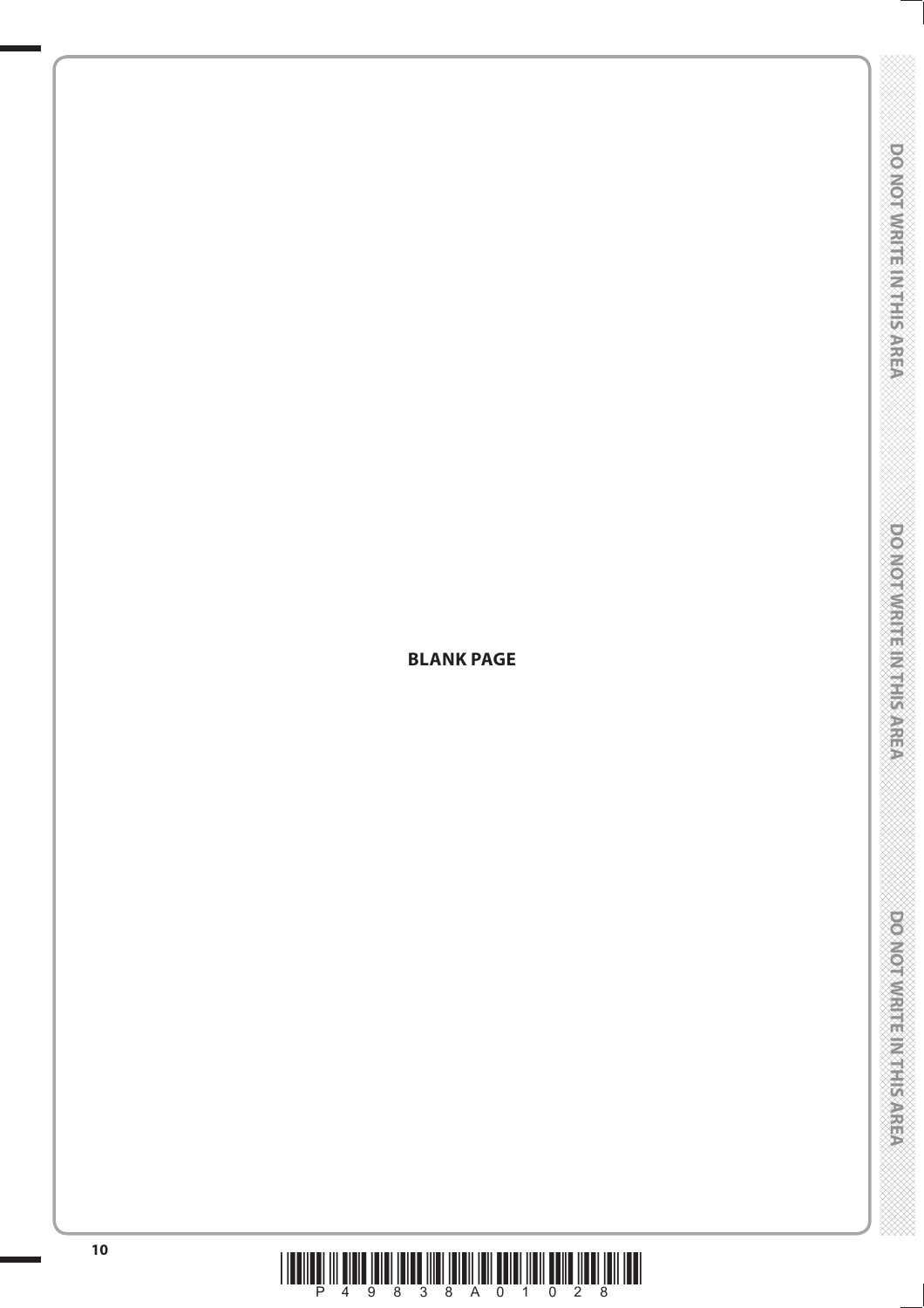- **4** Ethanol, C<sub>2</sub>H<sub>5</sub>OH, is a member of the homologous series of alcohols.
	- (a) Calculate the number of molecules in 55.2kg of ethanol.

[Avogadro Constant =  $6.02 \times 10^{23}$  mol<sup>-1</sup>]

**(2)**

 (b) Write the equation to represent the standard enthalpy change of formation of ethanol. Include state symbols.

**(2)**

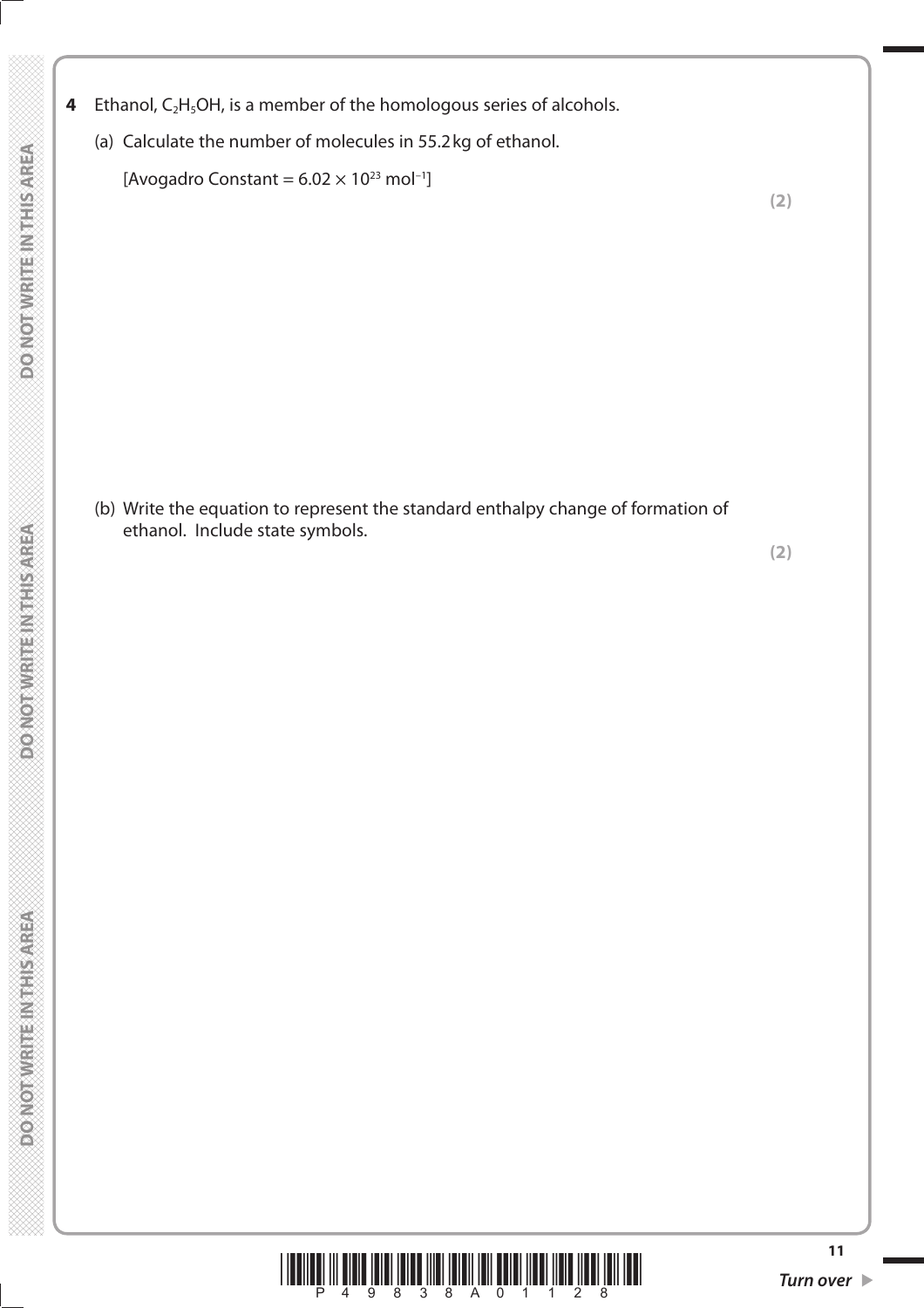(c) Ethanol burns completely in excess oxygen.

$$
C_2H_5OH(l) + 3O_2(g) \rightarrow 2CO_2(g) + 3H_2O(l)
$$

(i) The table shows some mean bond enthalpy data.

| <b>Bond</b>                                           | $C - C$ | $C-H$ | C <sub>0</sub> | $O-H$ | $0=0$ | $C=0$ |
|-------------------------------------------------------|---------|-------|----------------|-------|-------|-------|
| <b>Mean bond enthalpy</b><br>/ $kJ$ mol <sup>-1</sup> | 347     | 413   | 358            | 464   | 498   | 805   |

Calculate the enthalpy change, in kJ mol<sup>-1</sup>, for the complete combustion of 1 mol of ethanol.

**(3)**

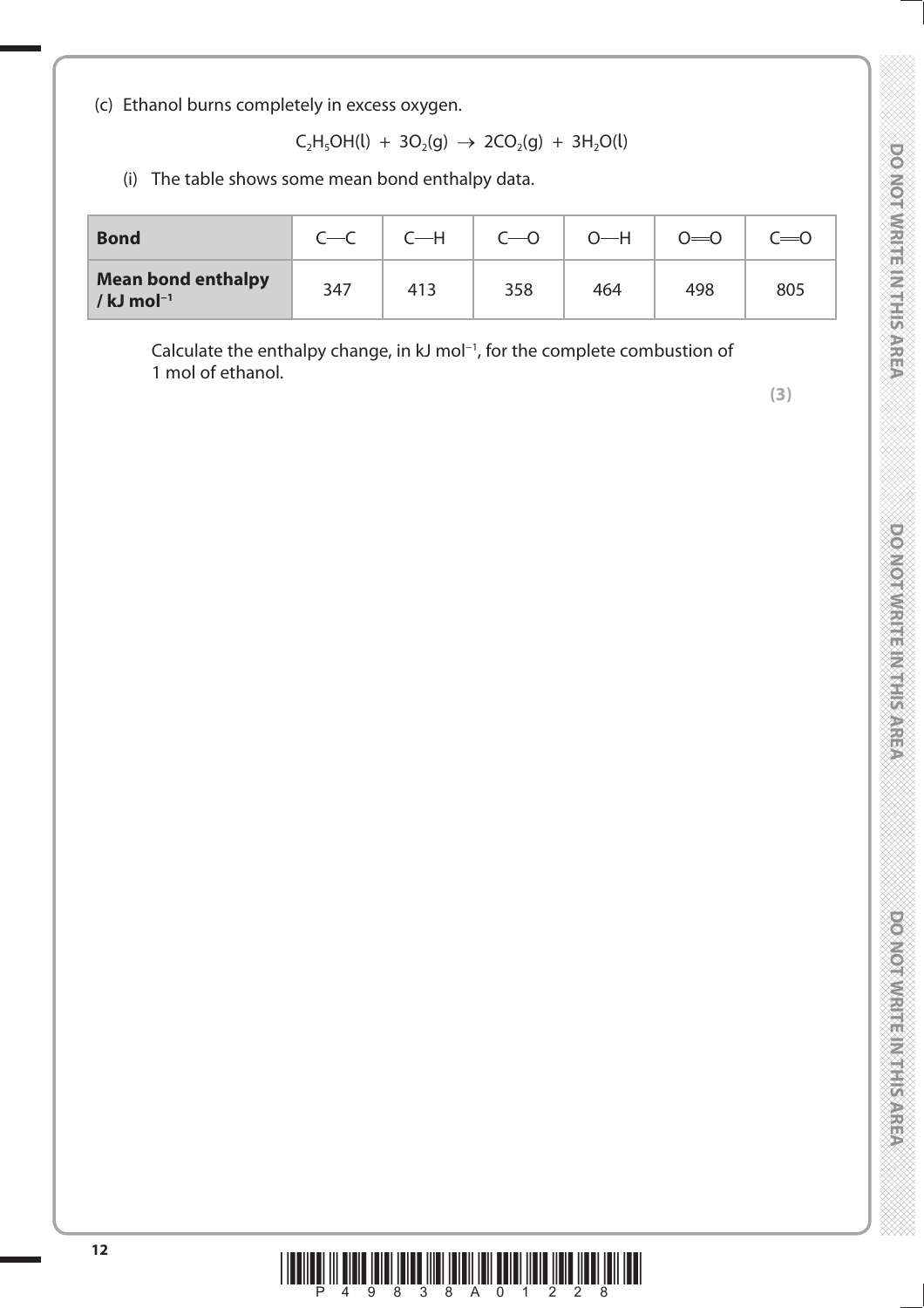(ii) Complete the reaction profile diagram for the combustion of ethanol and fully label the diagram.



reaction pathway

 (iii) A data book value for the standard enthalpy change of combustion of ethanol is −1367.3 kJ mol−1.

 Give the **main** reason why the value you calculated in (b)(i) is different from this data book value.

....................................................................................................................................................................................................................................................................................

....................................................................................................................................................................................................................................................................................

....................................................................................................................................................................................................................................................................................

**(1)**

**(Total for Question 4 = 10 marks)**

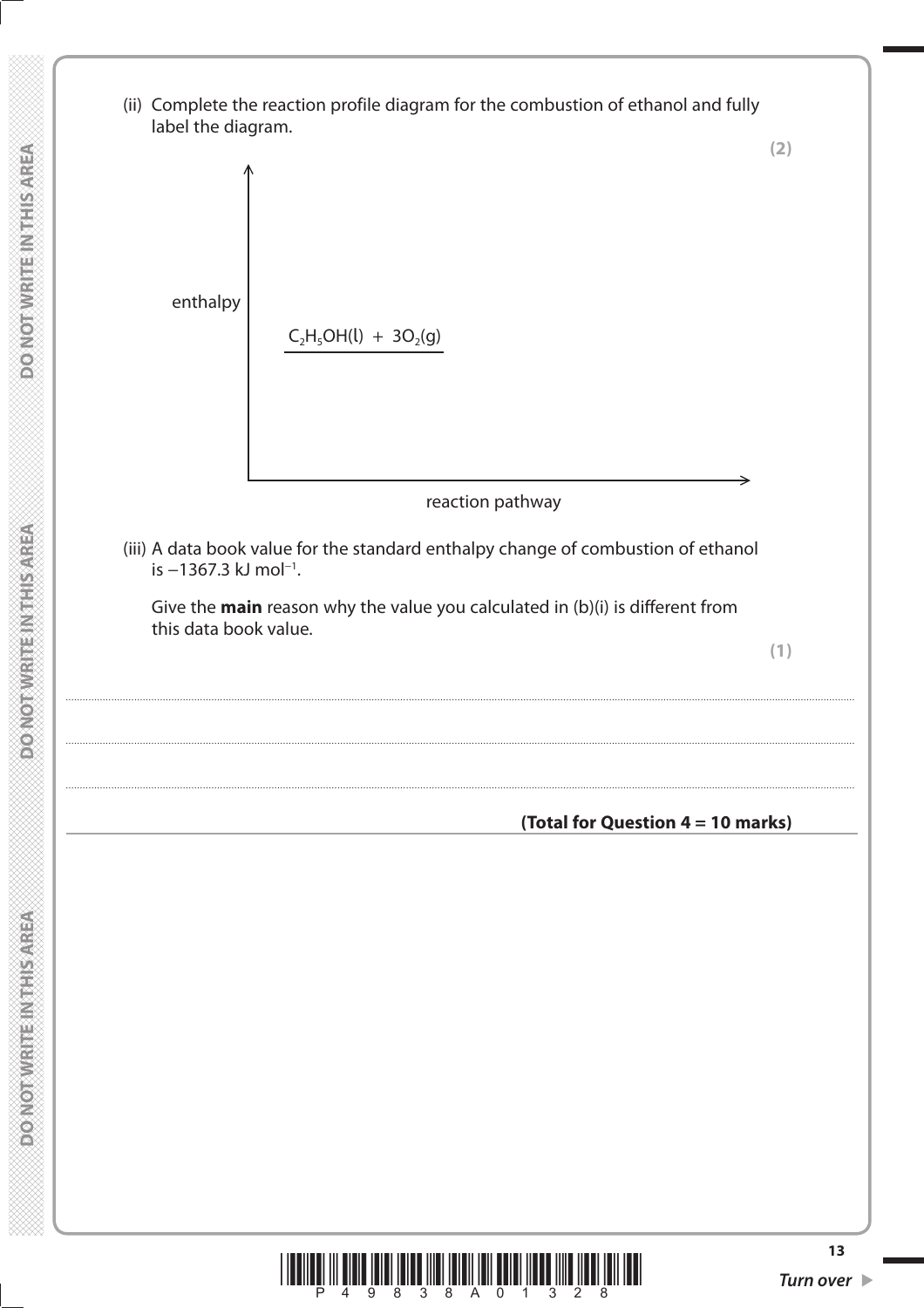- **5** The following procedure may be used to prepare 2-chloro-2-methylpropane.
	- **Step 1** Place 15 cm<sup>3</sup> of 2-methylpropan-2-ol in a separating funnel and slowly add 30 cm<sup>3</sup> of concentrated hydrochloric acid (an excess), while swirling the funnel.
		- **Step 2** When all the hydrochloric acid has been added, leave the mixture to stand for 20 minutes, shaking it gently at intervals.
		- **Step 3** Once the organic and aqueous layers have completely separated, discard the aqueous layer.
		- **Step 4** Add saturated sodium hydrogencarbonate solution, a little at a time, to the organic layer. After each addition, invert the separating funnel and open the tap.
		- **Step 5** Discard the aqueous layer.
		- **Step 6** Transfer the organic layer to a small flask, add a solid drying agent and swirl the flask.
		- **Step 7** Decant the liquid into a clean flask and distil it to collect pure 2-chloro-2-methylpropane.

Some data on the organic reactant and product are given in the table.

| <b>Data</b>                      | 2-methylpropan-2-ol | 2-chloro-2-methylpropane |
|----------------------------------|---------------------|--------------------------|
| molar mass / g mol <sup>-1</sup> | 74.0                | 92.5                     |
| boiling temperature / °C         | 82                  | 51                       |
| density / $g \text{ cm}^{-3}$    | 0.79                | 0.84                     |

 (a) Draw a diagram of a separating funnel, labelling the aqueous layer and the layer of 2-chloro-2-methylpropane that would be observed at the end of **Step 2**.

**(2)**

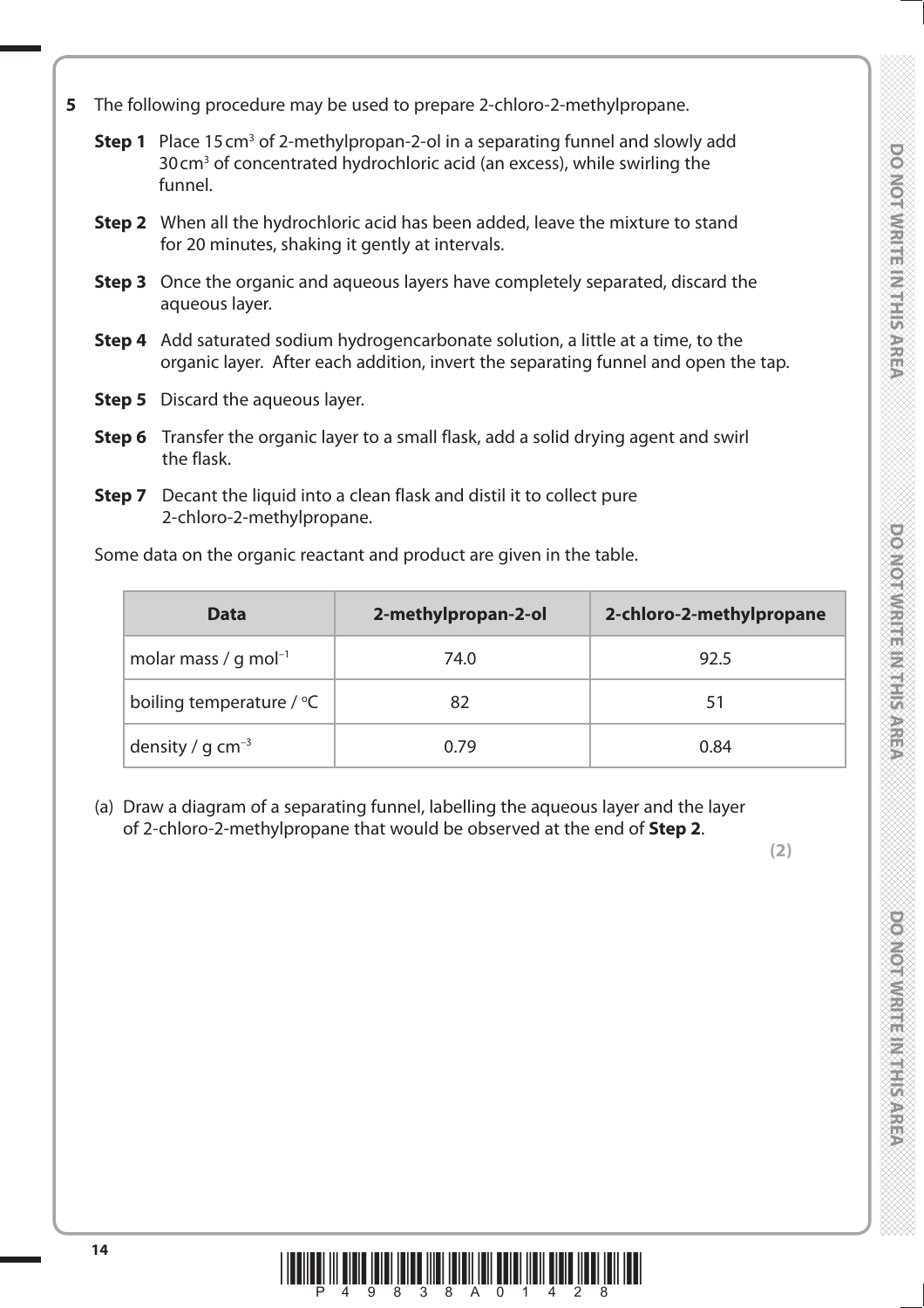**DO NOT WRITE IN THIS AREA** 

| (b) Give the reason why sodium hydrogencarbonate solution is added to the organic<br>layer in Step 4 and why it is important to open the tap after adding this solution. |  |
|--------------------------------------------------------------------------------------------------------------------------------------------------------------------------|--|
|                                                                                                                                                                          |  |
|                                                                                                                                                                          |  |
|                                                                                                                                                                          |  |
|                                                                                                                                                                          |  |
|                                                                                                                                                                          |  |

- (c) Which one of these anhydrous compounds may be used as a drying agent in Step 6?
- sodium chloride  $\boxtimes$  A

- sodium hydroxide  $X$  B
- sodium nitrate  $\boxtimes$  C
- D sodium sulfate



 $15$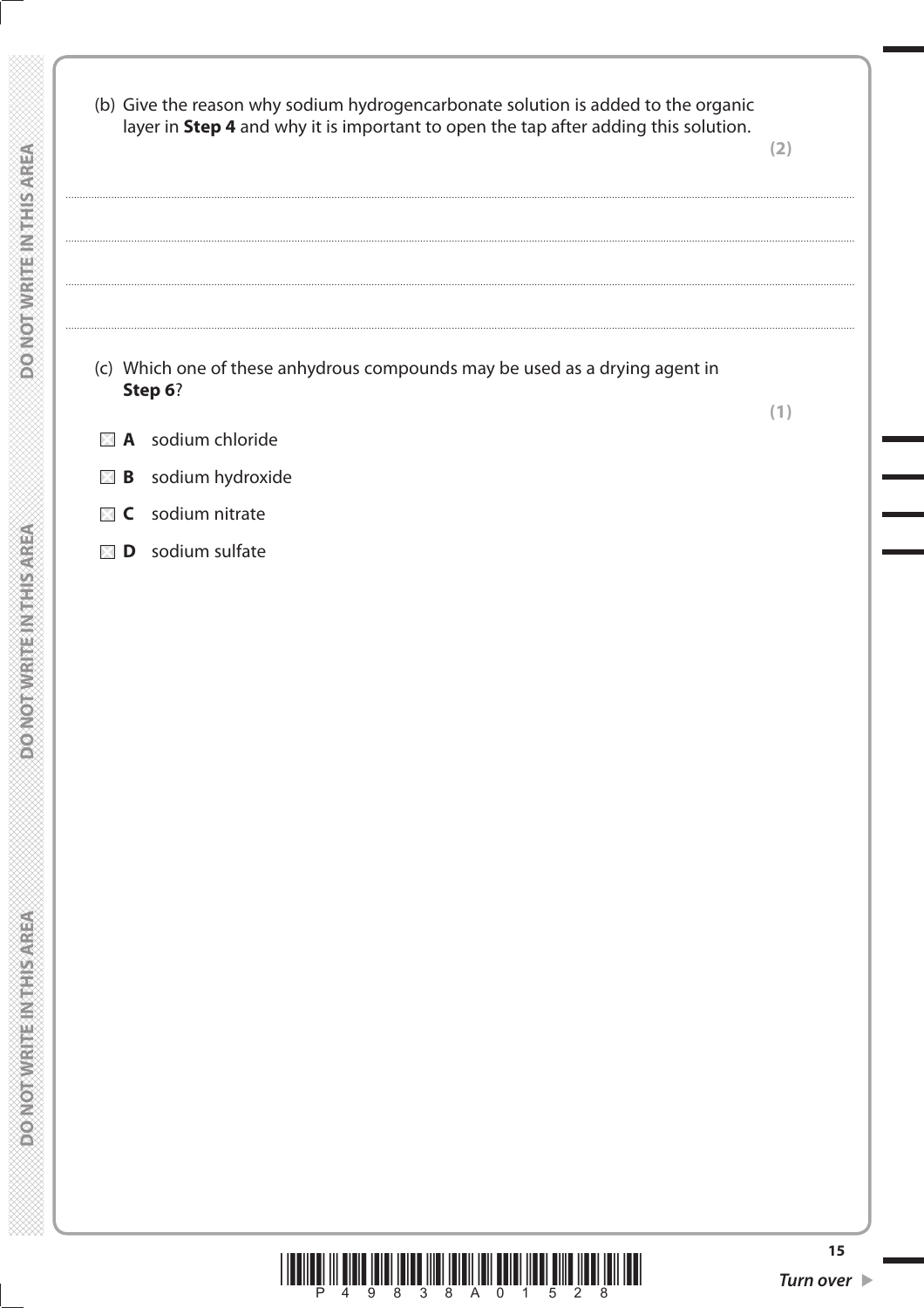| water<br>in<br>water<br>anti-bumping<br>о<br>out<br>granules<br>electric<br>heater                                                        |     |
|-------------------------------------------------------------------------------------------------------------------------------------------|-----|
| (i) Describe three ways in which this apparatus must be modified for safe and<br>efficient use. Assume the apparatus is suitably clamped. |     |
|                                                                                                                                           | (3) |
|                                                                                                                                           |     |
|                                                                                                                                           |     |
|                                                                                                                                           |     |
|                                                                                                                                           |     |
|                                                                                                                                           |     |
|                                                                                                                                           |     |
|                                                                                                                                           |     |
|                                                                                                                                           |     |
| (ii) Give a suitable temperature range over which to collect the final product                                                            |     |
| during the distillation.                                                                                                                  | (1) |
|                                                                                                                                           |     |
|                                                                                                                                           |     |
|                                                                                                                                           |     |

 $\begin{array}{c} \end{array} \begin{array}{c} \begin{array}{c} \begin{array}{c} \begin{array}{c} \end{array} \\ \begin{array}{c} \end{array} \\ \begin{array}{c} \end{array} \\ \begin{array}{c} \end{array} \\ \begin{array}{c} \end{array} \\ \begin{array}{c} \end{array} \\ \begin{array}{c} \end{array} \\ \begin{array}{c} \end{array} \\ \begin{array}{c} \end{array} \\ \begin{array}{c} \end{array} \\ \begin{array}{c} \end{array} \\ \begin{array}{c} \end{array} \\ \begin{array}{c} \end{array} \\ \begin{array}{c} \end{array} \\ \begin{array}{$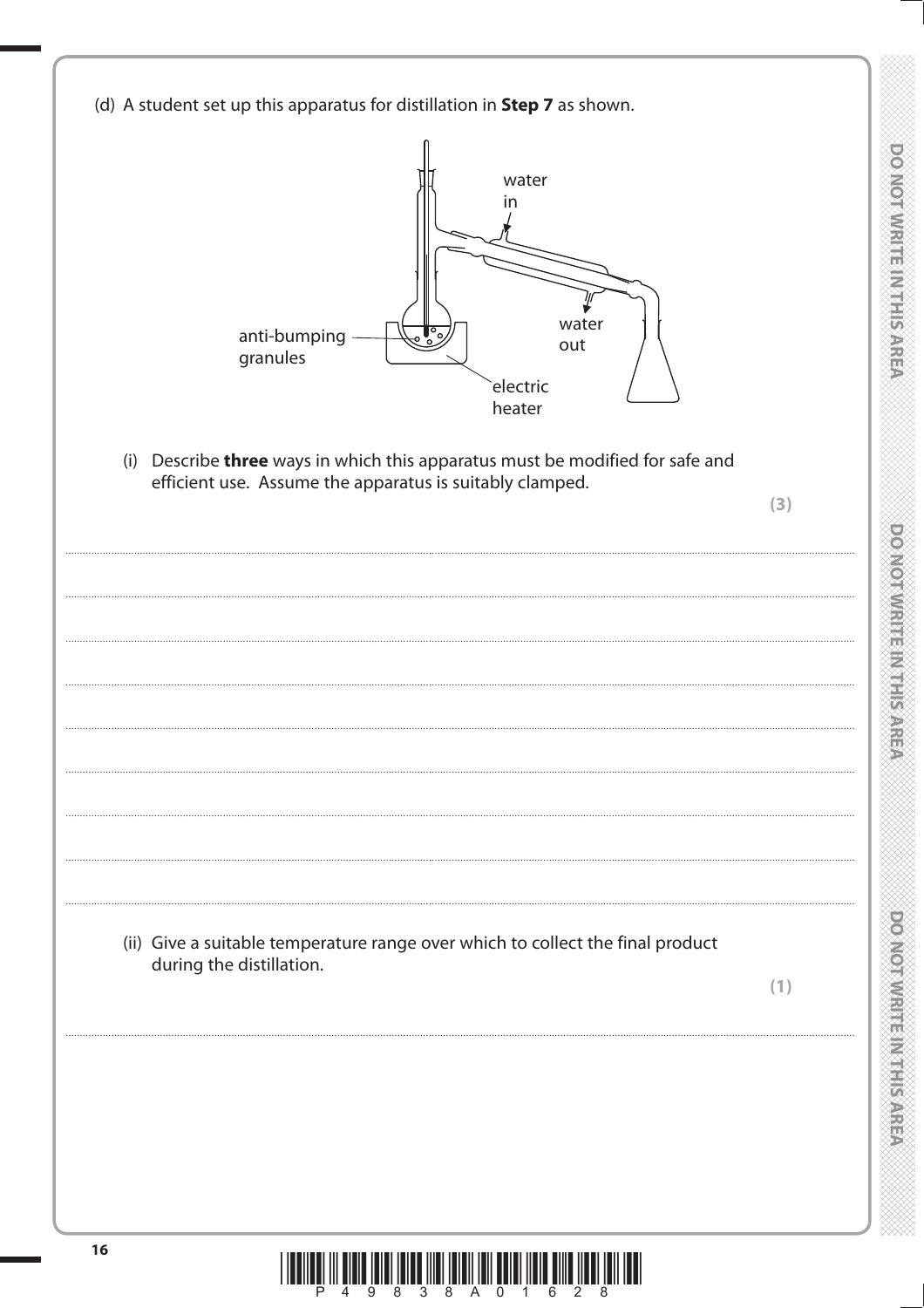(e) In the preparation,  $15 \text{ cm}^3$  of 2-methylpropan-2-ol produced 6.9 cm<sup>3</sup> of 2-chloro-2-methylpropane.

The equation for the reaction is

 $(CH<sub>3</sub>)<sub>3</sub>COH + HCl \rightarrow (CH<sub>3</sub>)<sub>3</sub>CCl + H<sub>2</sub>O$ 

 Calculate the percentage yield of 2-chloro-2-methylpropane, using data from the table.

| <b>Data</b>                      | 2-methylpropan-2-ol | 2-chloro-2-methylpropane |
|----------------------------------|---------------------|--------------------------|
| molar mass / g mol <sup>-1</sup> | 74.0                | 92.5                     |
| boiling temperature / °C         | 82                  | 51                       |
| density / $g \text{ cm}^{-3}$    | 0.79                | 0.84                     |

**(3)**

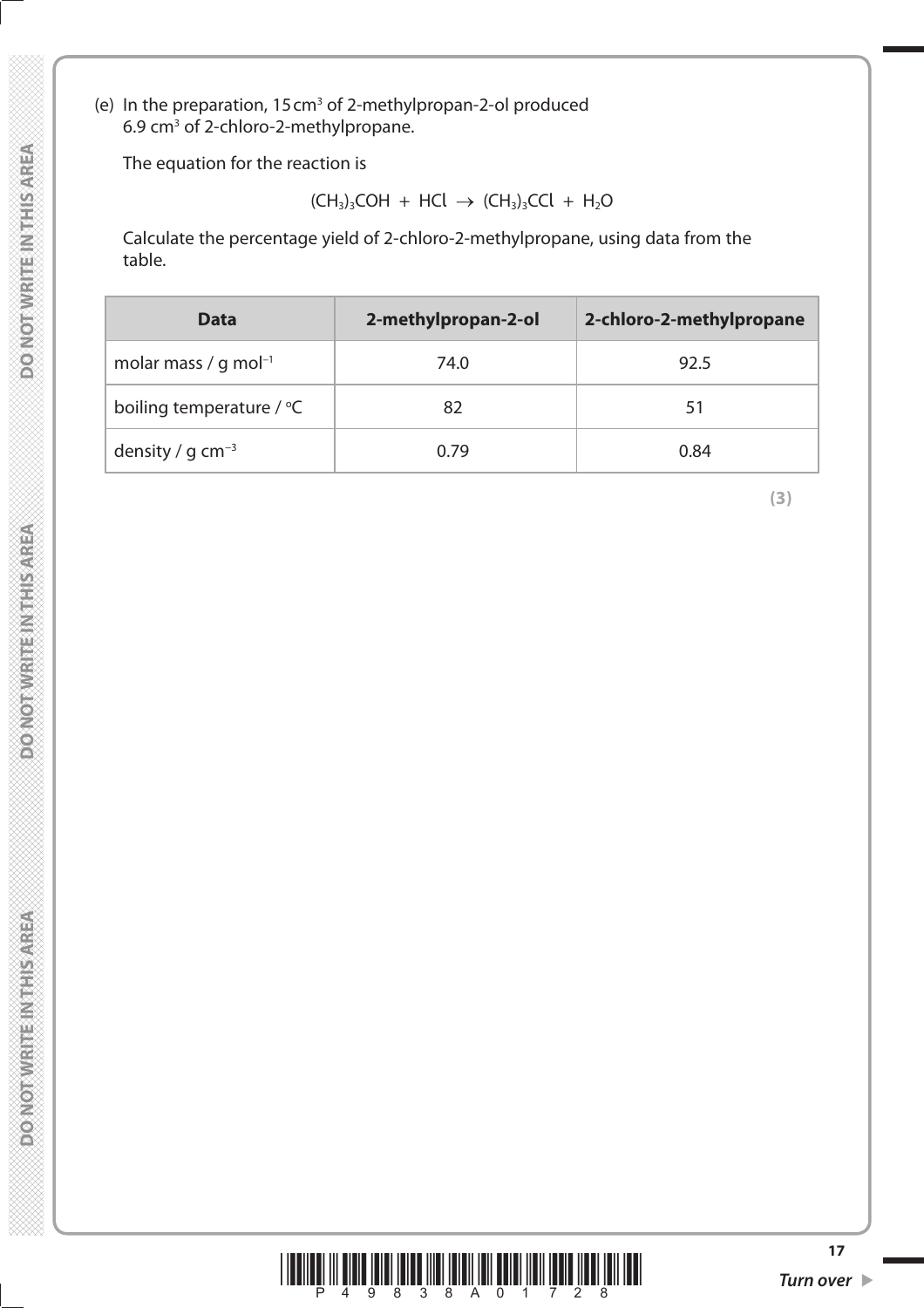(f) The mechanism for the reaction is in three stages.



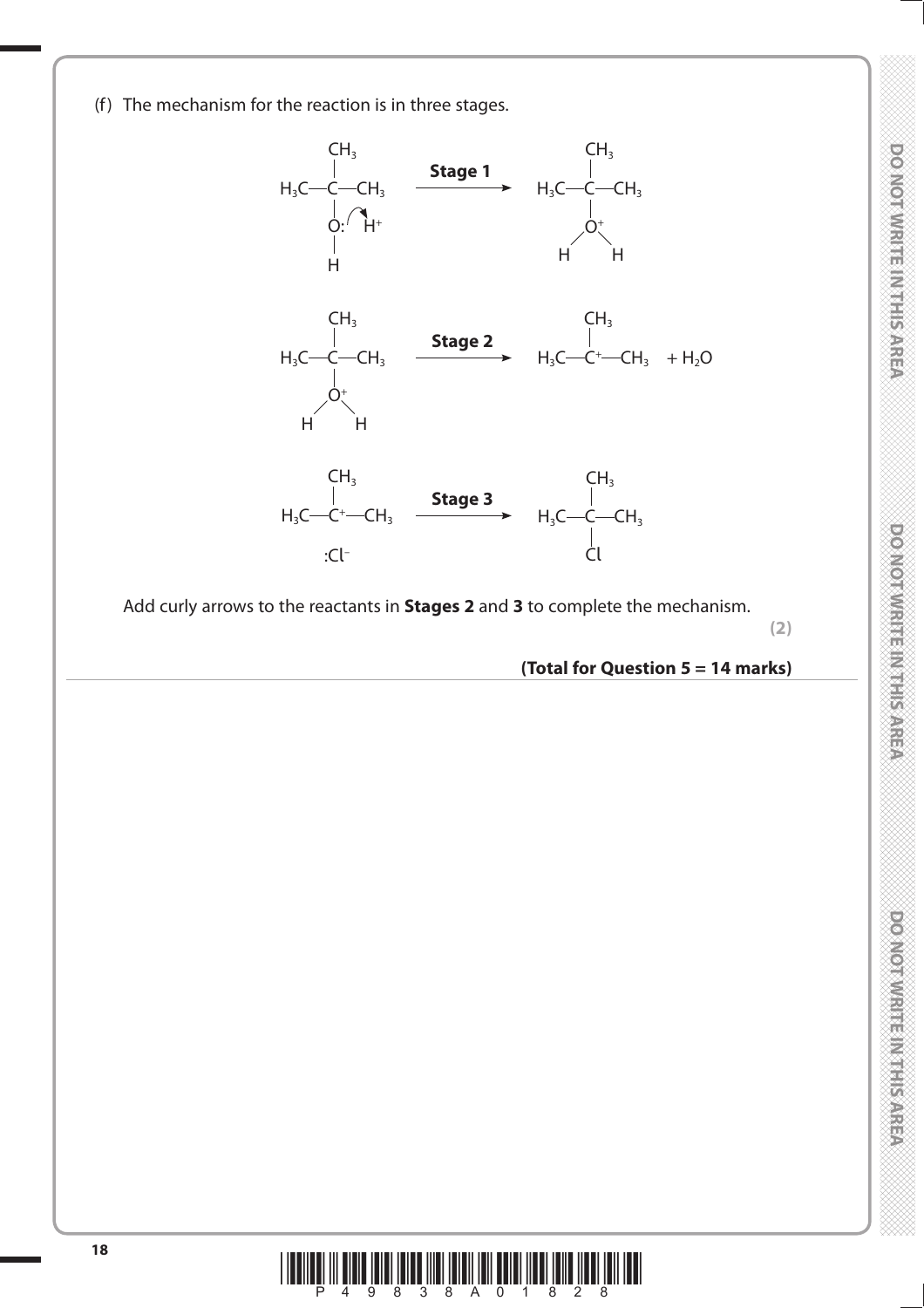**6** A student carries out two experiments to determine the enthalpy change that occurs when anhydrous sodium carbonate reacts to form hydrated sodium carbonate.

 $Na<sub>2</sub>CO<sub>3</sub>(s) + 10H<sub>2</sub>O(l) \rightarrow Na<sub>2</sub>CO<sub>3</sub>$ .10H<sub>2</sub>O(s)

 (a) In the first experiment, the student determines the enthalpy change of solution for anhydrous sodium carbonate.

 50.0g of distilled water is placed in a polystyrene cup and the temperature is recorded.

 A sample of anhydrous sodium carbonate is added to the water, the mixture is stirred and the final temperature recorded.

The results for this experiment are shown in the table.

| mass used / $g$          | 5.09 |
|--------------------------|------|
| initial temperature / °C | 27.0 |
| final temperature / °C   | 32.4 |

 Calculate the enthalpy change of solution, in kJ mol−1, for anhydrous sodium carbonate.

Give your answer to an appropriate number of significant figures and include a sign.

[Use 4.18 J  $g^{-1}$  °C<sup>-1</sup> as the specific heat capacity of water]

$$
Na_2CO_3(s) + aq \rightarrow Na_2CO_3(aq)
$$

 **(4)**

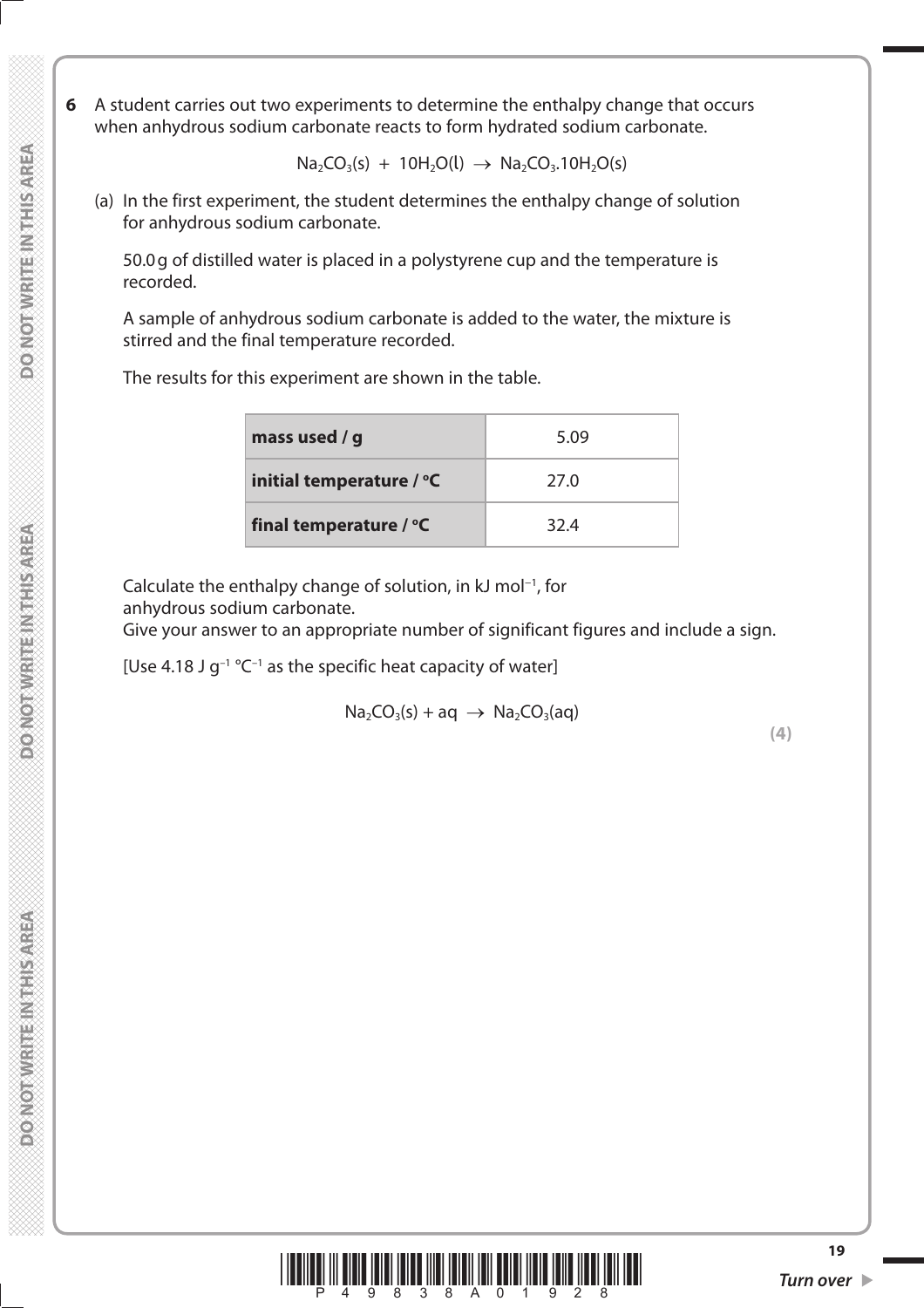(b) In the second experiment, the student determines the enthalpy change of solution for hydrated sodium carbonate.

$$
Na2CO3.10H2O(s) + aq \rightarrow Na2CO3(aq) \qquad \Delta H = +53.7 \text{ kJ mol}^{-1}
$$

Complete the Hess cycle and, together with your answer to (a) calculate the enthalpy change when anhydrous sodium carbonate reacts to form hydrated sodium carbonate. Include a sign in your answer.

$$
Na2CO3(s) + 10H2O(l)
$$
 
$$
Na2CO3.10H2O(s)
$$



(c) Hydrated sodium carbonate slowly loses some water of crystallisation when left in air.

Explain how the enthalpy change in the second experiment would compare with the data book value if an old sample of hydrated sodium carbonate had been used.

 $(2)$ 

 $(2)$ 

(Total for Question  $6 = 8$  marks)

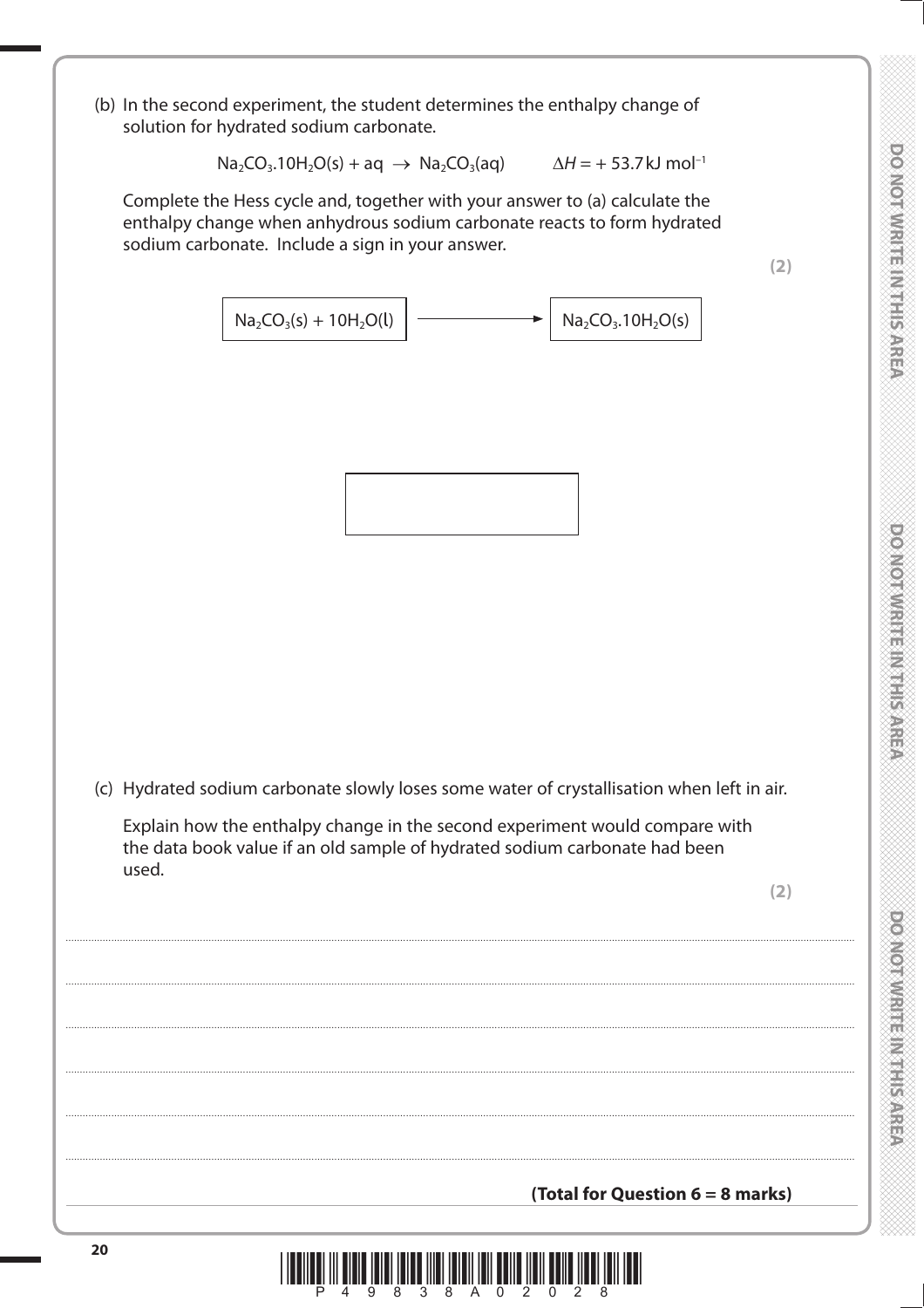- **7** This question is about the identification of an alcohol, **X**.
	- (a) Alcohol **X** has the following percentage composition by mass:

| carbon, C              | $= 68.2\%$ |
|------------------------|------------|
| hydrogen, $H = 13.6\%$ |            |
| oxygen, $O = 18.2\%$   |            |

The molecular ion peak in the mass spectrum for alcohol **X** occurs at  $m/z = 88$ .

Use all of these data to show that the molecular formula for alcohol **X** is  $C_5H_{12}O$ . Include your working.

**(2)**

(b) (i) When alcohol **X** is oxidised, a carboxylic acid is formed.

State what information this gives about alcohol **X**.

**(1)**



....................................................................................................................................................................................................................................................................................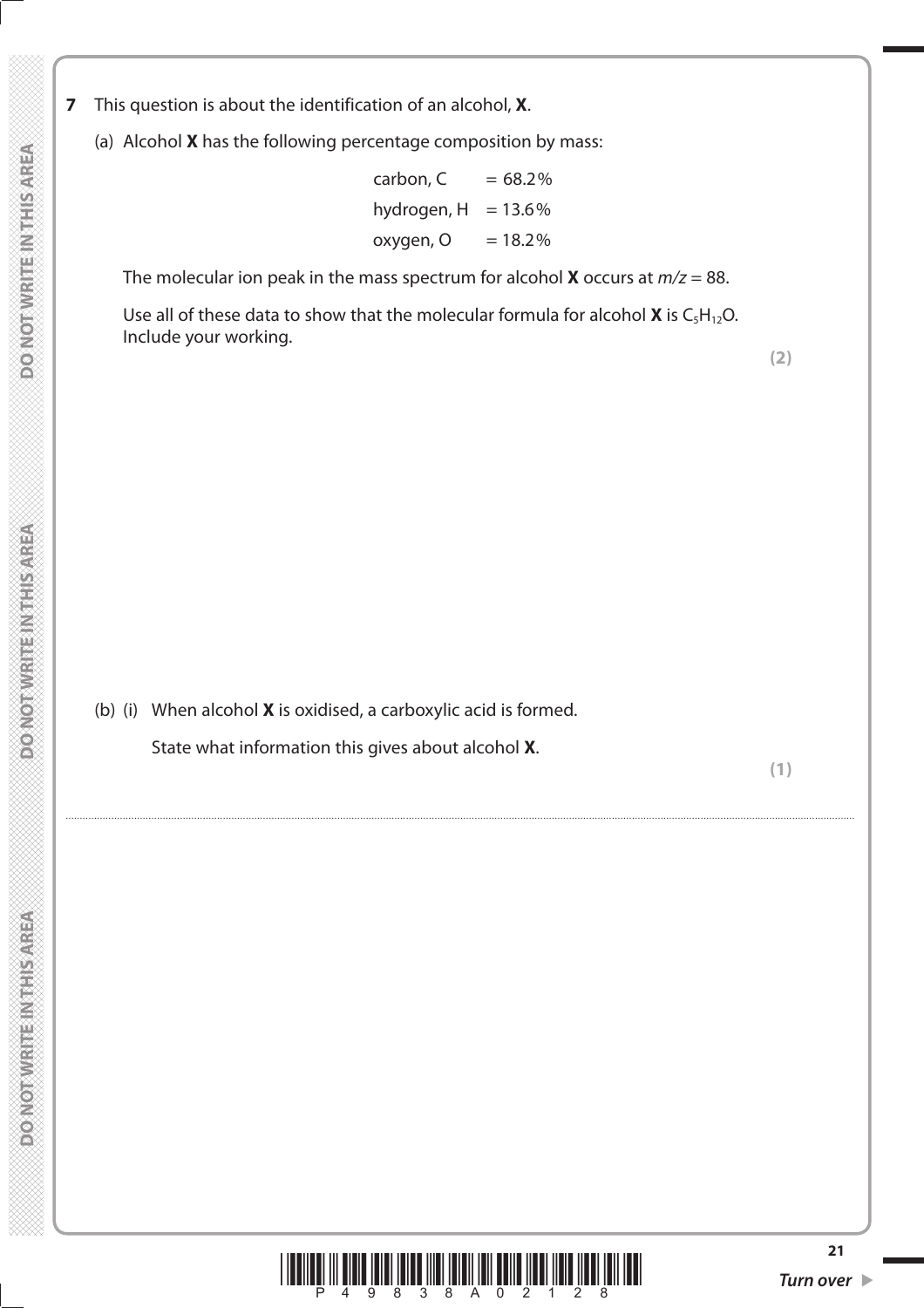(ii) Draw the **displayed** formulae of the four possible structural isomers that could be alcohol **X**.

**DONOTWICTERNIESVREA** 

**DONOTWIRE MATERAREA** 

| <b>Alcohol 1</b> | <b>Alcohol 2</b> |
|------------------|------------------|
|                  |                  |
|                  |                  |
|                  |                  |
|                  |                  |
|                  |                  |
|                  |                  |
| <b>Alcohol 3</b> | <b>Alcohol 4</b> |
|                  |                  |
|                  |                  |
|                  |                  |
|                  |                  |

(iii) The mass spectrum of alcohol **X** has a major peak at  $m/z = 45$ .

Draw the structure of the species that could give this peak.

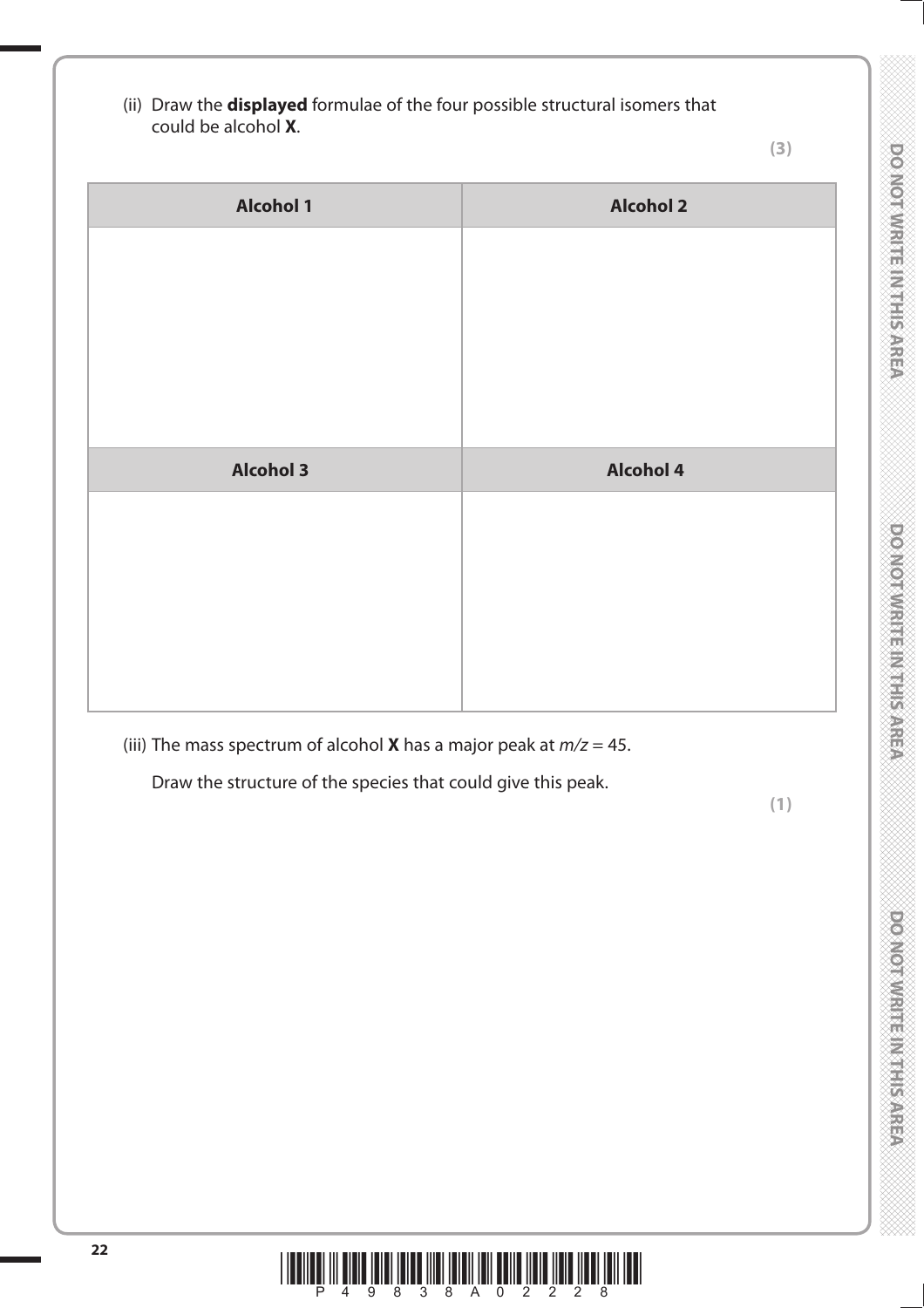| (2)<br>(Total for Question 7 = 9 marks) |
|-----------------------------------------|
|                                         |
|                                         |
|                                         |
|                                         |
|                                         |
|                                         |
|                                         |
|                                         |
|                                         |
|                                         |
|                                         |
|                                         |
|                                         |
|                                         |
|                                         |
|                                         |
|                                         |
|                                         |
|                                         |
|                                         |
|                                         |
|                                         |
|                                         |
|                                         |
|                                         |
|                                         |
|                                         |



 $23$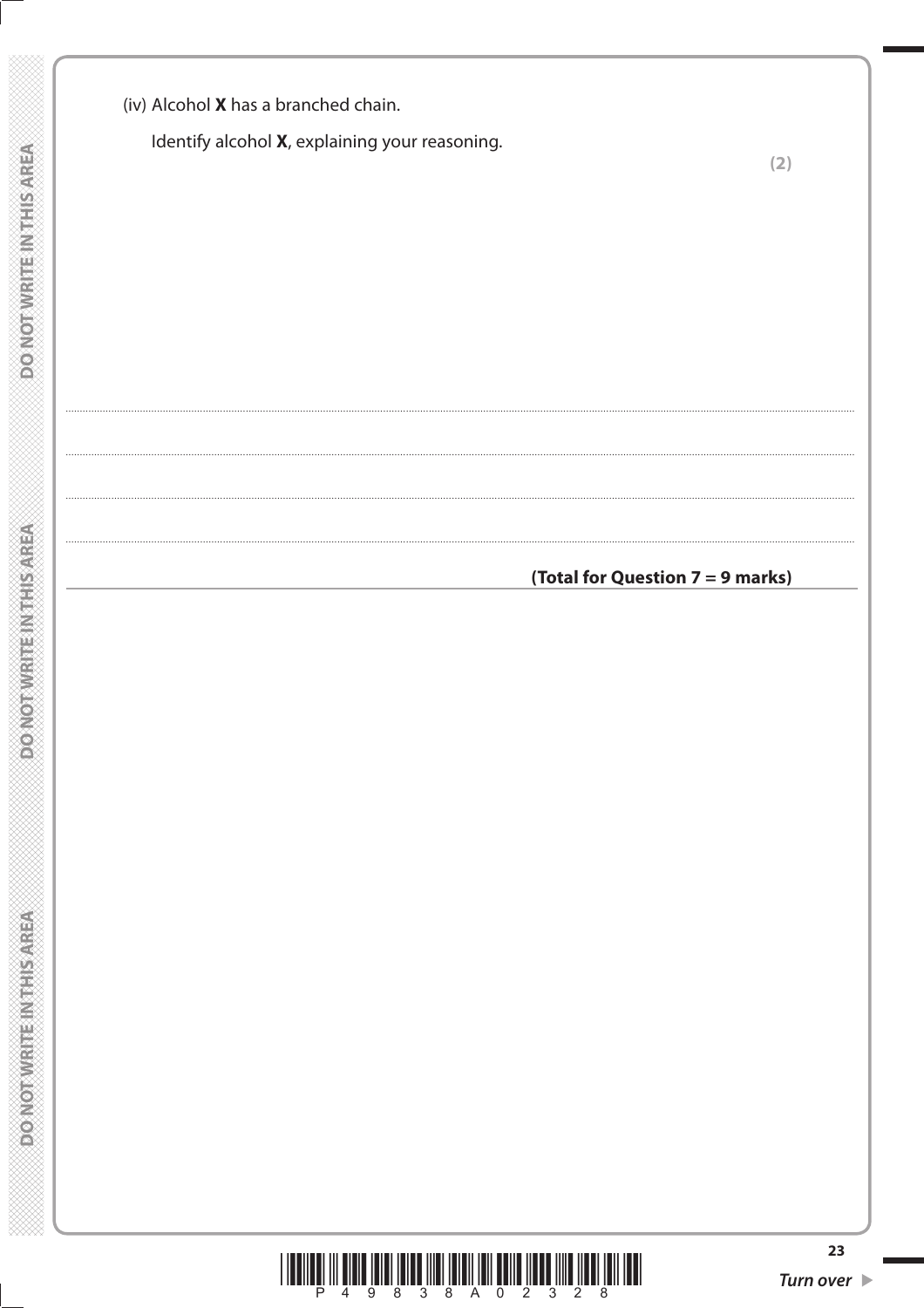

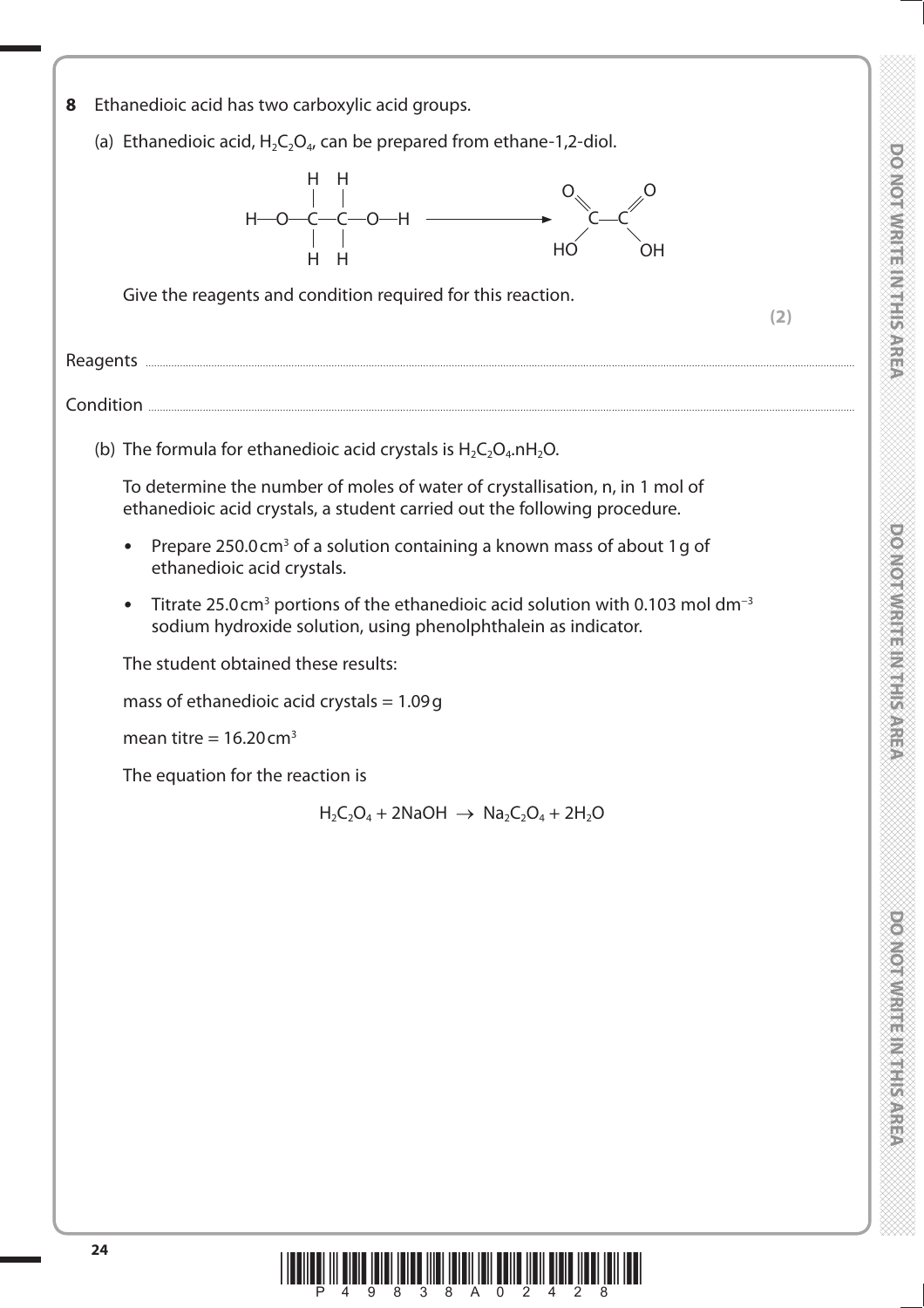| (ii) Give the colour change at the end-point in this titration.                                                      |     |
|----------------------------------------------------------------------------------------------------------------------|-----|
|                                                                                                                      |     |
|                                                                                                                      |     |
|                                                                                                                      |     |
|                                                                                                                      |     |
|                                                                                                                      |     |
|                                                                                                                      |     |
|                                                                                                                      |     |
|                                                                                                                      | (1) |
| (iii) Calculate a value of n in the formula $H_2C_2O_4$ .nH <sub>2</sub> O from these data.                          |     |
|                                                                                                                      | (5) |
|                                                                                                                      |     |
|                                                                                                                      |     |
|                                                                                                                      |     |
|                                                                                                                      |     |
|                                                                                                                      |     |
|                                                                                                                      |     |
|                                                                                                                      |     |
|                                                                                                                      |     |
|                                                                                                                      |     |
| <u> I III AN DI III AN DI III AN DI III AN DI III AN DI III AN DI III AN DI III AN DI III AN DI III AN DI III AN</u> |     |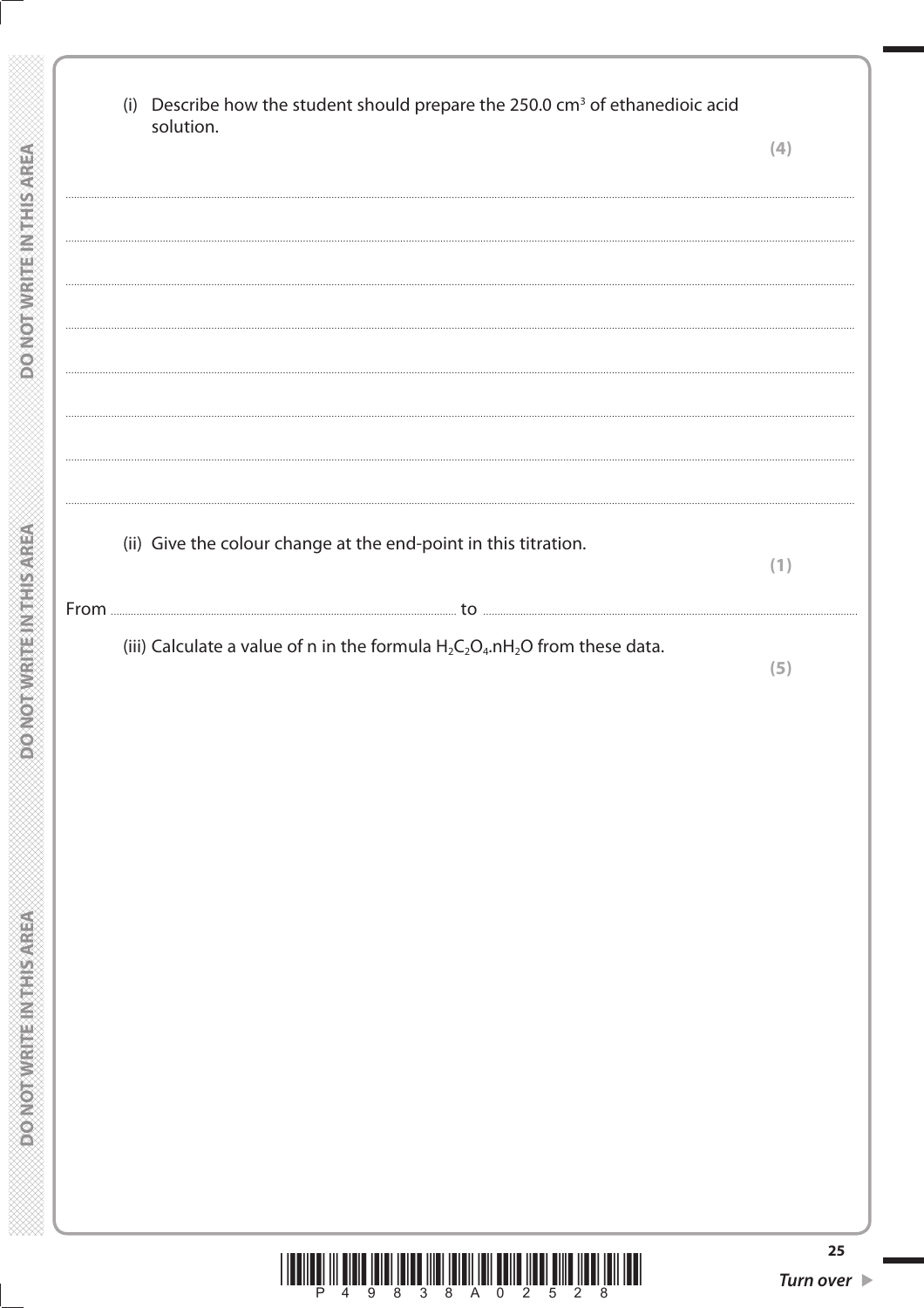| Explain the effect of using damp crystals on the titre and on the value of n. |                                   |
|-------------------------------------------------------------------------------|-----------------------------------|
|                                                                               | (2)                               |
|                                                                               |                                   |
|                                                                               |                                   |
|                                                                               |                                   |
|                                                                               |                                   |
|                                                                               |                                   |
|                                                                               |                                   |
|                                                                               | (Total for Question 8 = 14 marks) |
|                                                                               | <b>TOTAL FOR PAPER = 80 MARKS</b> |
|                                                                               |                                   |
|                                                                               |                                   |
|                                                                               |                                   |
|                                                                               |                                   |
|                                                                               |                                   |
|                                                                               |                                   |
|                                                                               |                                   |
|                                                                               |                                   |
|                                                                               |                                   |
|                                                                               |                                   |
|                                                                               |                                   |
|                                                                               |                                   |
|                                                                               |                                   |
|                                                                               |                                   |
|                                                                               |                                   |
|                                                                               |                                   |
|                                                                               |                                   |
|                                                                               |                                   |

**HAR** 

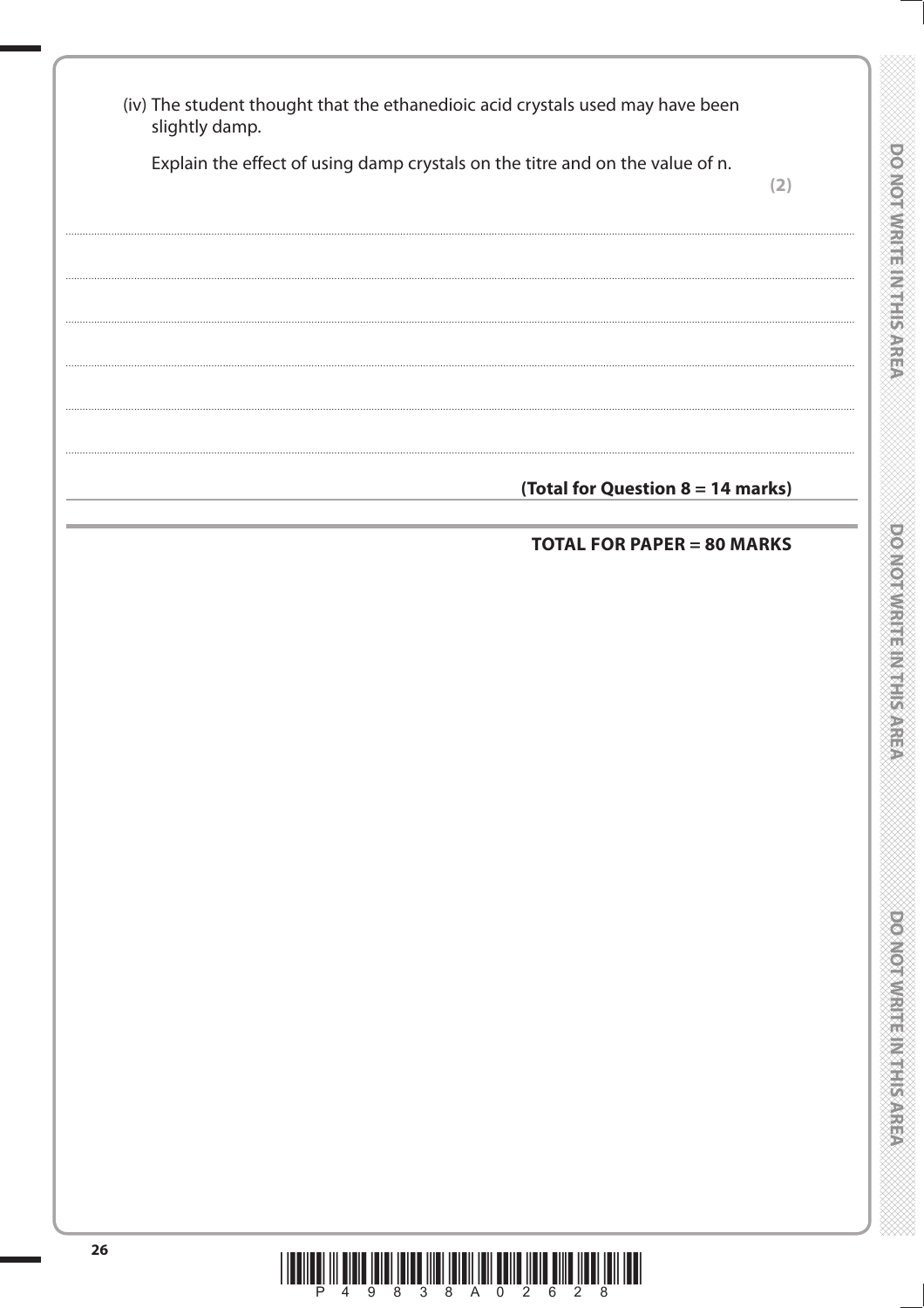